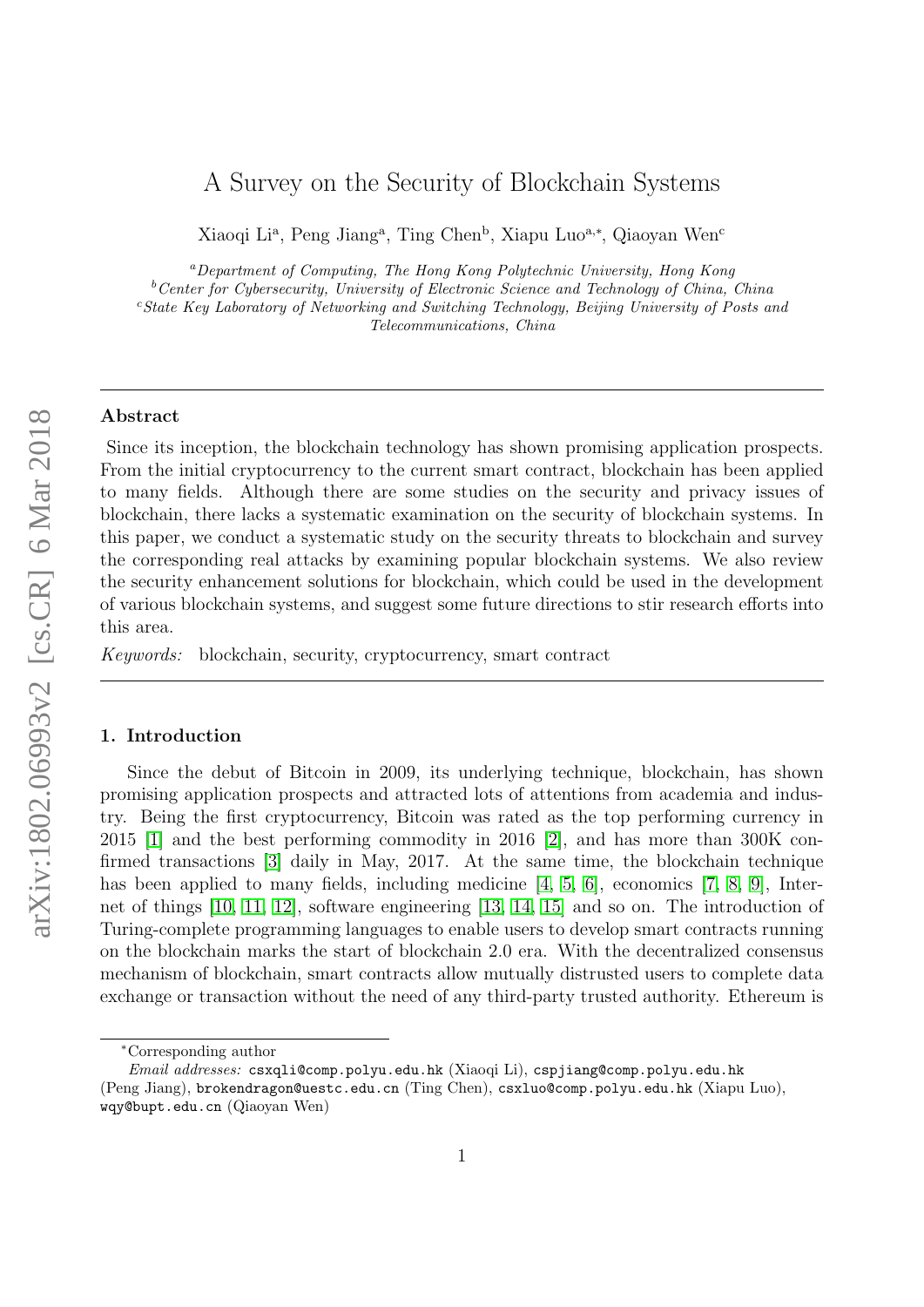now (May of 2017) the most widely used blockchain supporting smart contracts, where there are already 317,506 smart contracts and more than 75,000 transactions happened daily [\[16\]](#page-22-13).

Since blockchain is one of the core technology in FinTech (Financial Technology) industry, users are very concerned about its security. Some security vulnerabilities and attacks have been recently reported. Loi et al. discover that 8,833 out of 19,366 existing Ethereum contracts are vulnerable [\[17\]](#page-22-14). Note that smart contracts with security vulnerabilities may lead to financial losses. For instance, in June 2016, the criminals attacked the smart contract DAO [\[18\]](#page-22-15) by exploiting a recursive calling vulnerability, and stole around 60 million dollars. As another example, in March 2014, the criminals exploited transaction mutability in Bitcoin to attack MtGox, the largest Bitcoin trading platform. It caused the collapse of MtGox, with a value of 450 million dollars Bitcoin stolen [\[19\]](#page-22-16).

Although there are some recent studies on the security of blockchain, none of them performs a systematic examination on the risks to blockchain systems, the corresponding real attacks, and the security enhancements. The closest research work to ours is [\[20\]](#page-22-17) that only focuses on Ethereum smart contracts, rather than popular blockchain systems. From security programming perspective, their work analyzes the security vulnerabilities of Ethereum smart contracts, and provides a taxonomy of common programming pitfalls that may lead to vulnerabilities [\[20\]](#page-22-17). Although a series of related attacks on smart contracts are listed in [\[20\]](#page-22-17), there lacks a discussion on security enhancement. This paper focuses on the security of blockchain from more comprehensive perspectives. The main contributions of this paper are as follows:

(1). To the best of our knowledge, we conduct the first systematic examination on security risks to popular blockchain systems.

(2). We survey the real attacks on popular blockchain systems from 2009 to the present (May of 2017) and analyze the vulnerabilities exploited in these cases.

(3). We summarize practical academic achievements for enhancing the security of blockchain, and suggest a few future directions in this area.

The remainder of this paper is organized as follows. Section [2](#page-1-0) introduces the main technologies used in blockchain systems. Section [3](#page-6-0) systematically examines the security risks to blockchain, and Section [4](#page-13-0) surveys real attacks on blockchain systems. After summarizing the security enhancements to blockchain in Section [5,](#page-17-0) we suggest a few future directions in Section [6.](#page-21-2) Finally, Section [7](#page-21-3) concludes the paper.

#### <span id="page-1-0"></span>2. Overview of Blockchain Technologies

This section introduces the main technologies employed in blockchain. We first present the fundamental trust mechanism (i.e., the consensus mechanism) used in blockchain, and then explain the synchronization process between nodes. After that, we introduce the two development stages of blockchain.

#### 2.1. Consensus Mechanism

Being a decentralized system, blockchain systems do not need a third-party trusted authority. Instead, to guarantee the reliability and consistency of the data and transactions,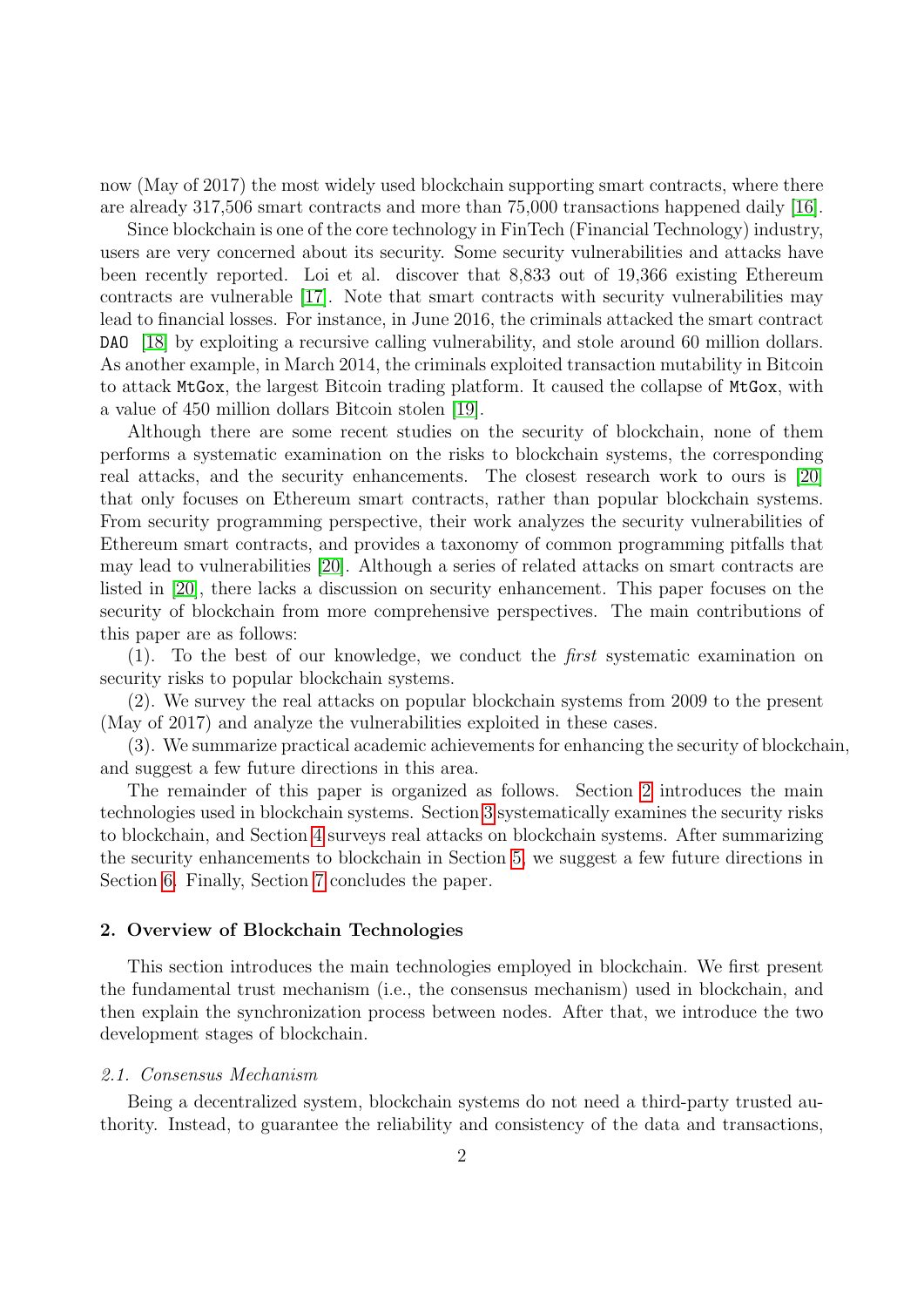blockchain adopts the decentralized consensus mechanism. In the existing blockchain systems, there are four major consensus mechanisms [\[21\]](#page-22-18): PoW (Proof of Work), PoS (Proof of Stake), PBFT (Practical Byzantine Fault Tolerance), and DPoS (Delegated Proof of Stake). Other consensus mechanisms, such as PoB (Proof of Bandwidth) [\[22\]](#page-22-19), PoET (Proof of Elapsed Time) [\[23\]](#page-22-20), PoA(Proof of Authority) [\[24\]](#page-22-21) and so on, are also used in some blockchain systems. The two most popular blockchain systems (i.e., Bitcoin and Ethereum) use the PoW mechanism. Ethereum also incorporates the PoA mechanism (i.e., Kovan public test chain [\[25\]](#page-22-22)), and some other cryptocurrencies also use the PoS mechanism, such as PeerCoin, ShadowCash and so on.



<span id="page-2-0"></span>Figure 1: PoW consensus mechanism

PoW mechanism uses the solution of puzzles to prove the credibility of the data. The puzzle is usually a computationally hard but easily verifiable problem. When a node creates a block, it must resolve a PoW puzzle. After the PoW puzzle is resolved, it will be broadcasted to other nodes, so as to achieve the purpose of consensus, as shown in Fig[.1.](#page-2-0)

In different blockchain systems, the block structure may vary in detail. Typically in Bitcoin, each block contains PrevHash, nonce, and Tx [\[26\]](#page-22-23). In particular, PrevHash indicates the hash value of the last generated block, and Txs denote the transactions included in this block. The value of nonce is obtained by solving the PoW puzzle. A correct nonce should satisfy that the hash value shown in Equation [1](#page-2-1) is less than a target value, which could be adjusted to tune the difficulty of PoW puzzle.

<span id="page-2-1"></span>
$$
SHA256(PrevHash || Tx1 || Tx2 || ... || nonce) < Target
$$
 (1)

PoS mechanism uses the proof of ownership of cryptocurrency to prove the credibility of the data. In PoS-based blockchain, during the process of creating block or transaction, users are required to pay a certain amount of cryptocurrency. If the block or transaction created can eventually be validated, the cryptocurrency will be returned to the original node as a bonus. Otherwise, it will be fined. In the PoW mechanism, it needs a lot of calculation, resulting in a waste of computing power. On the contrary, PoS mechanism can greatly reduce the amount of computation, thereby increasing the throughput of the entire blockchain system.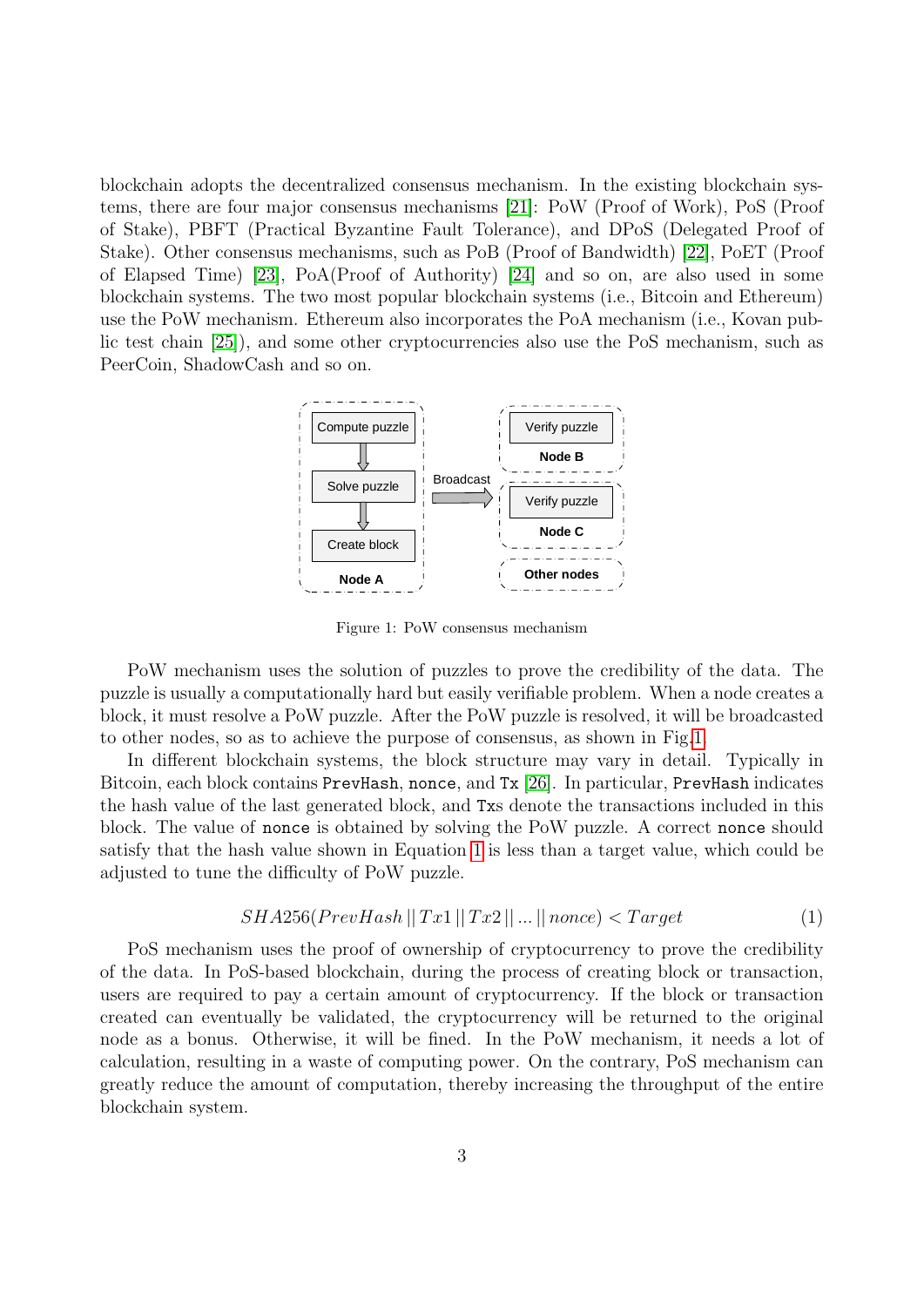#### 2.2. Block Propagation and Synchronization



<span id="page-3-0"></span>Figure 2: Block synchronization process between nodes

In the blockchain, each full node stores the information of all blocks. Being the foundation to building consensus and trust for blockchain, the block propagation mechanisms can be divided into the following categories [\[27,](#page-23-0) [28,](#page-23-1) [68\]](#page-23-2):

(1). Advertisement-based propagation. This propagation mechanism is originated from Bitcoin. When node A receives the information of a block, A will send an inv message (a message type in Bitcoin) to its connected peers. When node B receives the inv message from A, it will do as follows. If node B already has the information of this block, it will do nothing. If node B does not have the information, it will reply to node A. When node A receives the reply message from node B, node A will send the complete information of this block to node B.

(2). Sendheaders propagation. This propagation mechanism is an improvement to the advertisement-based propagation mechanism. In the sendheaders propagation mechanism, node B will send a sendheaders message (a message type in Bitcoin) to node A. When node A receives the information of a block, it will send the block header information directly to node B. Compared with the advertisement-based propagation mechanism, node A does not need to send inv messages, and hence it speeds up the block propagation.

(3). Unsolicited push propagation. In the unsolicited push mechanism, after one block is mined, the miner will directly broadcast the block to other nodes. In this propagation mechanism, there is no inv message and sendheaders message. Compared with the previous two propagation mechanisms, unsolicited push mechanism can further improve the speed of block propagation.

(4). Relay network propagation. This propagation mechanism is an improvement to the unsolicited push mechanism. In this mechanism, all the miners share a transaction pool. Each transaction is replaced by a global ID, which will greatly reduce the broadcasted block size, thereby further reducing the network load and improving the propagation speed.

(5). Push/Advertisement hybrid propagation. This hybrid propagation mechanism is used in Ethereum. We assume that node A has n connected peers. In this mechanism, node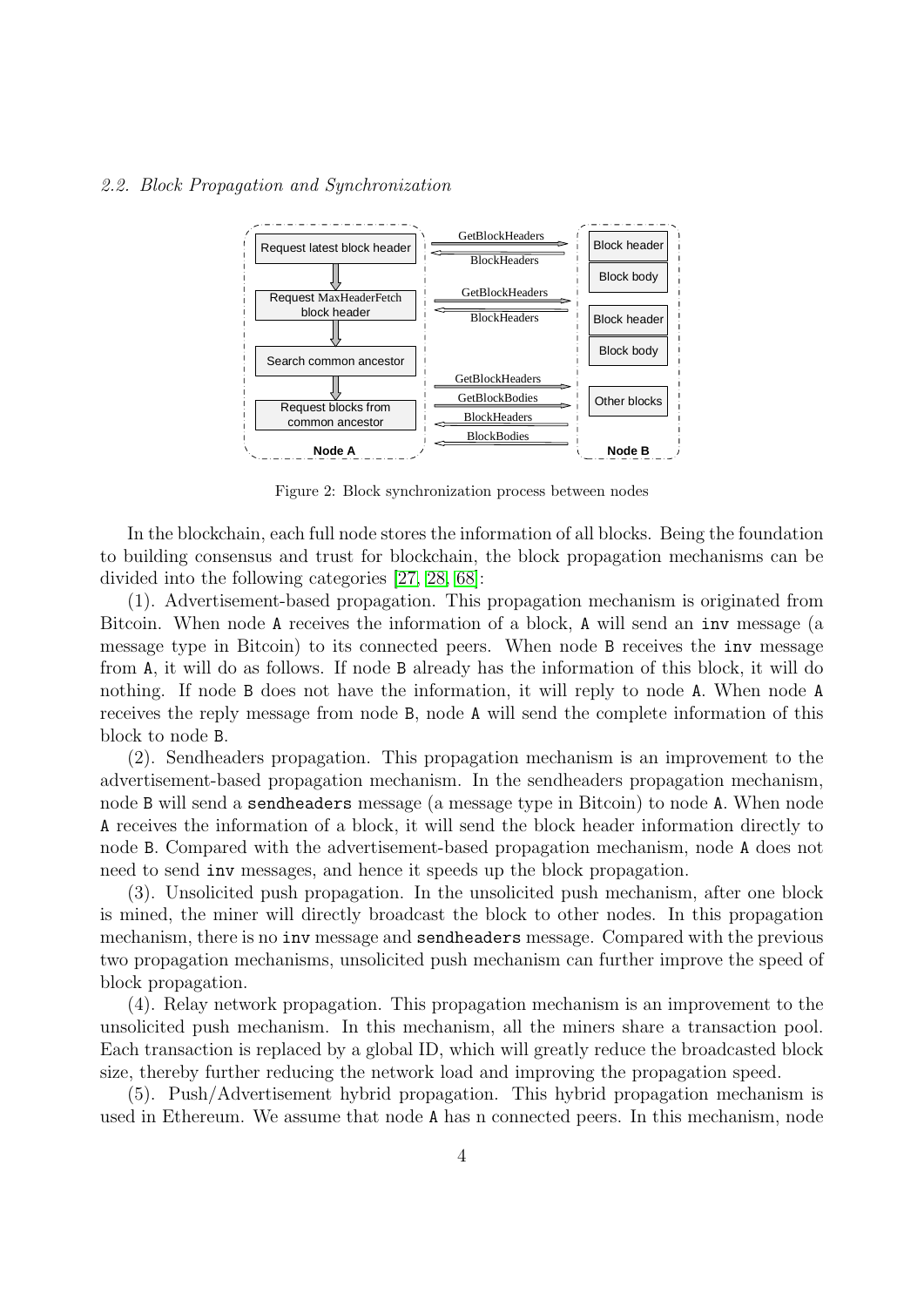A will push the block to  $\sqrt{n}$  peers directly. For the other  $n -$ √  $\overline{n}$  connected peers, node A will advertise the block hash to them.

Different blockchain systems may use diverse block synchronization processes. In Ethereum, node A can request block synchronization from node B with more total difficulty. The specific process is as follows (shown in Fig[.2\)](#page-3-0) [\[27,](#page-23-0) [28,](#page-23-1) [68\]](#page-23-2):

(1). Node A requests the header of the latest block from node B. This action is implemented by sending a GetBlockHeaders message. Node B will reply to node A a BlockHeaders message that contains the block header requested by A.

(2). Node A requests MaxHeaderFetch blocks to find common ancestor from node B. The default value of MaxHeaderFetch is 256, but the number of block headers sent by node B to A can be less than this value.

(3). If A has not found common ancestor after the above two steps, node A will continue to send GetBlockHeaders message, requesting one block header each time. Moreover, A repeats in binary search to find the common ancestor in its local blockchain.

(4). After node A discovers a common ancestor, A will request block synchronization from the common ancestor. In this process, A requests MaxHeaderFetch blocks per request, but the actual number of nodes sent from B to A can be less than this value.





<span id="page-4-0"></span>Figure 3: Query Bitcoin transaction history

<span id="page-4-1"></span> $B7.12$  $∈1.50$ Accept payment via Bluetooth for<br>more reliable processing Have this code scanned<br>by the sender. Or tap an<br>NFC enabled device.  $\overline{2}$ F  $\overline{4}$ 5 6 7 8  $\overline{\mathbf{X}}$  $\mathbf 0$ 

戶

 $\leftarrow$  Request Bitcoins

**Requested amount (optional)** 

Figure 4: Pay with Bitcoin Figure 5: Collect payments with Bitcoin

# 2.3. Technology Development

From the birth of the first blockchain system Bitcoin, the blockchain technology has experienced two stages of development: blockchain 1.0 and blockchain 2.0.

In the blockchain 1.0 stage, the blockchain technology is mainly used for cryptocurrency. In addition to Bitcoin, there are many other types of cryptocurrencies, such as Litecoin, Dogecoin and so on. There are currently over 700 types of cryptocurrencies, and the total market capitalizations of them are over 26 billion US\$ [\[30\]](#page-23-3). The technology stack of cryptocurrency could be divided into two layers: the underlying decentralized ledger layer and protocol layer [\[31\]](#page-23-4). Cryptocurrency client, such as Bitcoin Wallet [\[32\]](#page-23-5), runs in the proto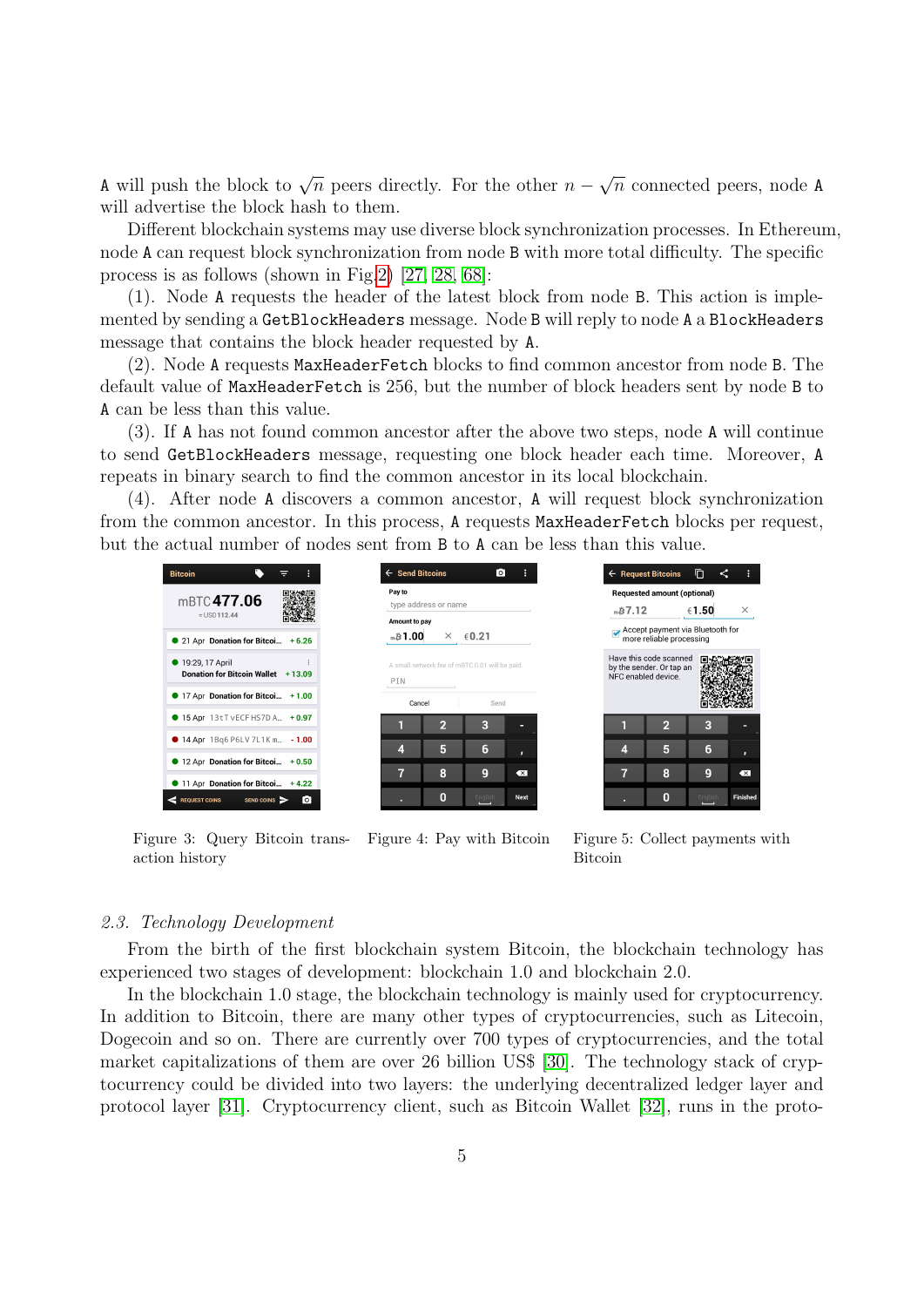col layer to conduct transactions, as shown in Fig[.3](#page-4-0) to Fig[.5.](#page-4-1) Compared with traditional currency, cryptocurrency has the following characteristics and advantages [\[33\]](#page-23-6):

(1). Irreversible and traceable. Transfer and payment operations are irreversible using cryptocurrency. Once the behavior is completed, it is impossible to withdraw. In addition, all user behaviors are traceable, and these behaviors are permanently saved in the blockchain.

(2). Decentralized and anonymous. There is no third-party organization involved in the entire structure of cryptocurrency, nor does it has central management like banks. In addition, all user behaviors are anonymous. Hence, according to the transaction information, we cannot obtain the user's real identity.

(3). Secure and permissionless. The security of the cryptocurrency is ensured by the public key cryptography and the blockchain consensus mechanism, which are hard to be broken by the criminal. Moreover, there is no need to apply for any authority or permission to use cryptocurrency. Users can simply use the cryptocurrency through the relevant clients.

(4). Fast and global. Transactions can be completed in only several minutes using cryptocurrency. Since cryptocurrencies are mostly based on public chains, anyone in the world can use them. Therefore, the user's geographical location has little impact on the transaction speed.



<span id="page-5-1"></span>Figure 6: The process of smart contract's development, deployment, and interaction

<span id="page-5-0"></span>

| System       | Contract language  | Total TXs    | Market Capitalization /M US\$ |
|--------------|--------------------|--------------|-------------------------------|
| Ethereum     | EVM bytecode       | 23, 102, 544 | 8,468                         |
| RSK          | Solidity           | Unknown      | N/A                           |
| Counterparty | EVM bytecode       | 12,170,386   | 15                            |
| Stellar      | Transaction chains | Unknown      | 139                           |
| Monax        | EVM bytecode       | Unknown      | N/A                           |
| Lisk         | JavaScript         | Unknown      | 71                            |

Table 1: Statistics of blockchain systems supporting smart contracts (until May of 2017)

In blockchain 2.0 stage, smart contract is introduced so that developers can create various applications through smart contracts. A smart contract can be considered as a lightweight dAPP (decentralized application). Ethereum is a typical system of blockchain 2.0. Each Ethereum node runs an EVM (Ethereum Virtual Machine) that executes smart contracts. Besides Ethereum, several other blockchain systems also support smart contracts, whose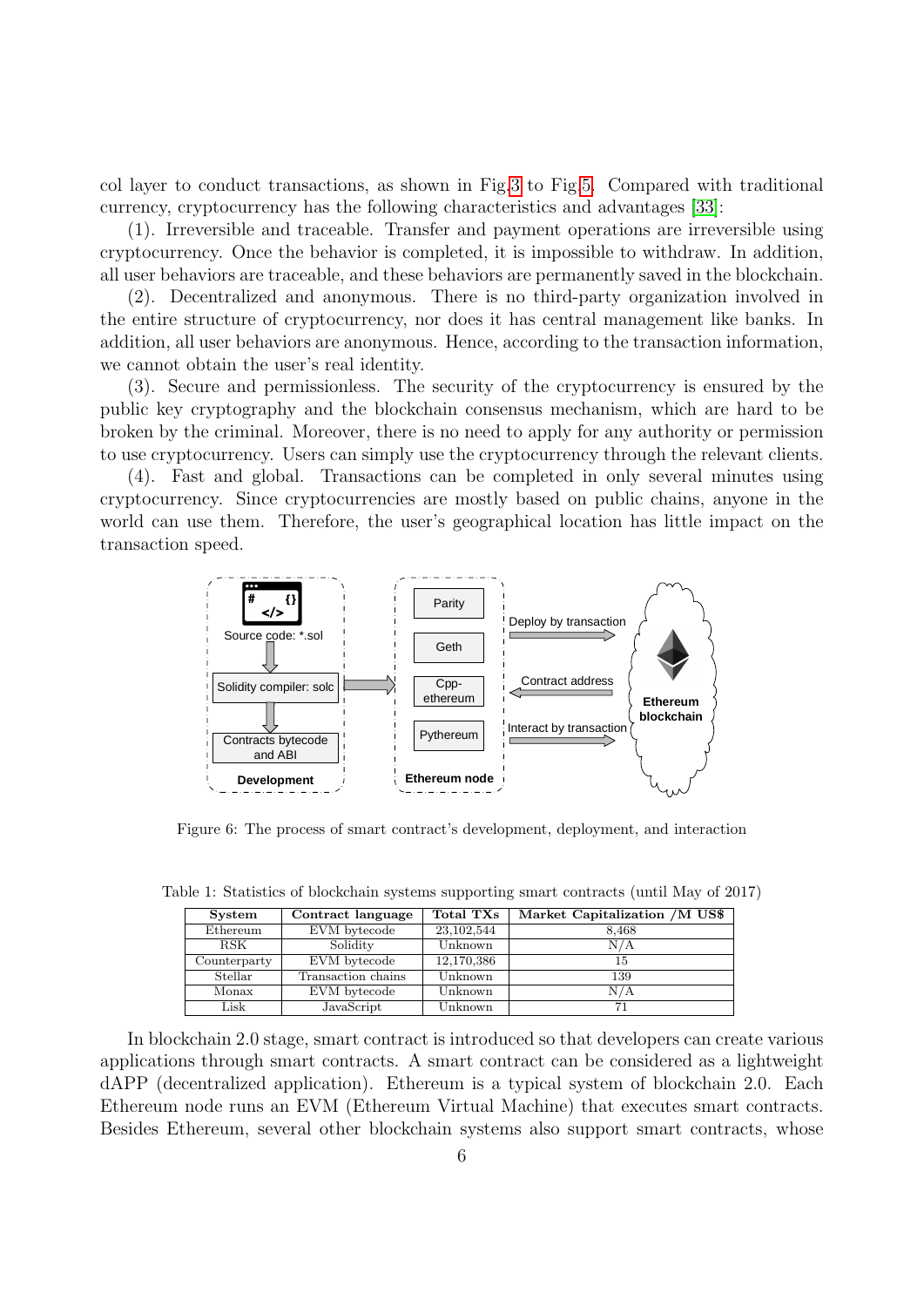information is listed in Table [1](#page-5-0) [\[34\]](#page-23-7). In Ethereum, developers can use a variety of programming languages to develop smart contracts, such as Solidity (the recommended language), Serpent, and LLL. Since these languages are Turing-complete, smart contracts can achieve rich functions. Fig[.6](#page-5-1) shows the process of smart contracts' development, deployment and interaction. Each deployed smart contract corresponds to a unique address, through which users can interact with the smart contract through transactions by different clients (e.g., Parity, Geth, etc.). Since smart contracts can call each other through messages, developers can develop more feature-rich dAPPs based on available smart contracts. Compared with the traditional application, a dAPP has the following characteristics and advantages [\[35\]](#page-23-8):

(1). Autonomy. dAPPs are developed on the basis of smart contracts, and smart contracts are deployed and run on the blockchain. Hence, dAPPs can run autonomically without the need of any third party's assistance and participation.

(2). Stable. The bytecodes of smart contracts are stored in the state tree of blockchain. Each full node saves the information of all blocks and stateDB, including the bytecodes of smart contracts. Hence, the failure of some nodes will not affect its operation. This mechanism ensures that dAPPs can run stably.

(3). Traceable. Since the invocation information of smart contracts is stored in the blockchain as transactions, all the behaviors of dAPPs are recorded and traceable.

(4). Secure. The public key cryptography and the blockchain consensus mechanism can ensure the security and correct operations of smart contracts, so as to maximize the security of dAPPs.

| Number | Risk                              | Cause                              | Range of Influence |
|--------|-----------------------------------|------------------------------------|--------------------|
| 3.1.1  | $51\%$ vulnerability              | Consensus mechanism                |                    |
| 3.1.2  | Private key security              | Public-key encryption scheme       |                    |
| 3.1.3  | Criminal activity                 | Cryptocurrency application         | Blockchain1.0, 2.0 |
| 3.1.4  | Double spending                   | Transaction verification mechanism |                    |
| 3.1.5  | Transaction privacy leakage       | Transaction design flaw            |                    |
| 3.2.1  | Criminal smart contracts          | Smart contract application         |                    |
| 3.2.2  | Vulnerabilities in smart contract | Program design flaw                | Blockchain2.0      |
| 3.2.3  | Under-optimized smart contract    | Program writing flaw               |                    |
| 3.2.4  | Under-priced operations           | EVM design flaw                    |                    |

## <span id="page-6-0"></span>3. Risks to Blockchain

<span id="page-6-1"></span>Table 2: Taxonomy of blockchain's risks

We divide the common blockchain risks into nine categories, as shown in Table [2,](#page-6-1) and detail the causes and possible consequence of each risk. The risks described in Section 3.1 exist in blockchain 1.0 and 2.0, and their causes are mostly related to the blockchain operation mechanism. By contrast, the risks introduced in Section 3.2 are unique to blockchain 2.0, and are usually resulted from the development, deployment, and execution of smart contracts.

# 3.1. Common Risks to Blockchain 1.0 and 2.0

#### <span id="page-6-2"></span>3.1.1. 51% Vulnerability

The blockchain relies on the distributed consensus mechanism to establish mutual trust. However, the consensus mechanism itself has 51% vulnerability, which can be exploited by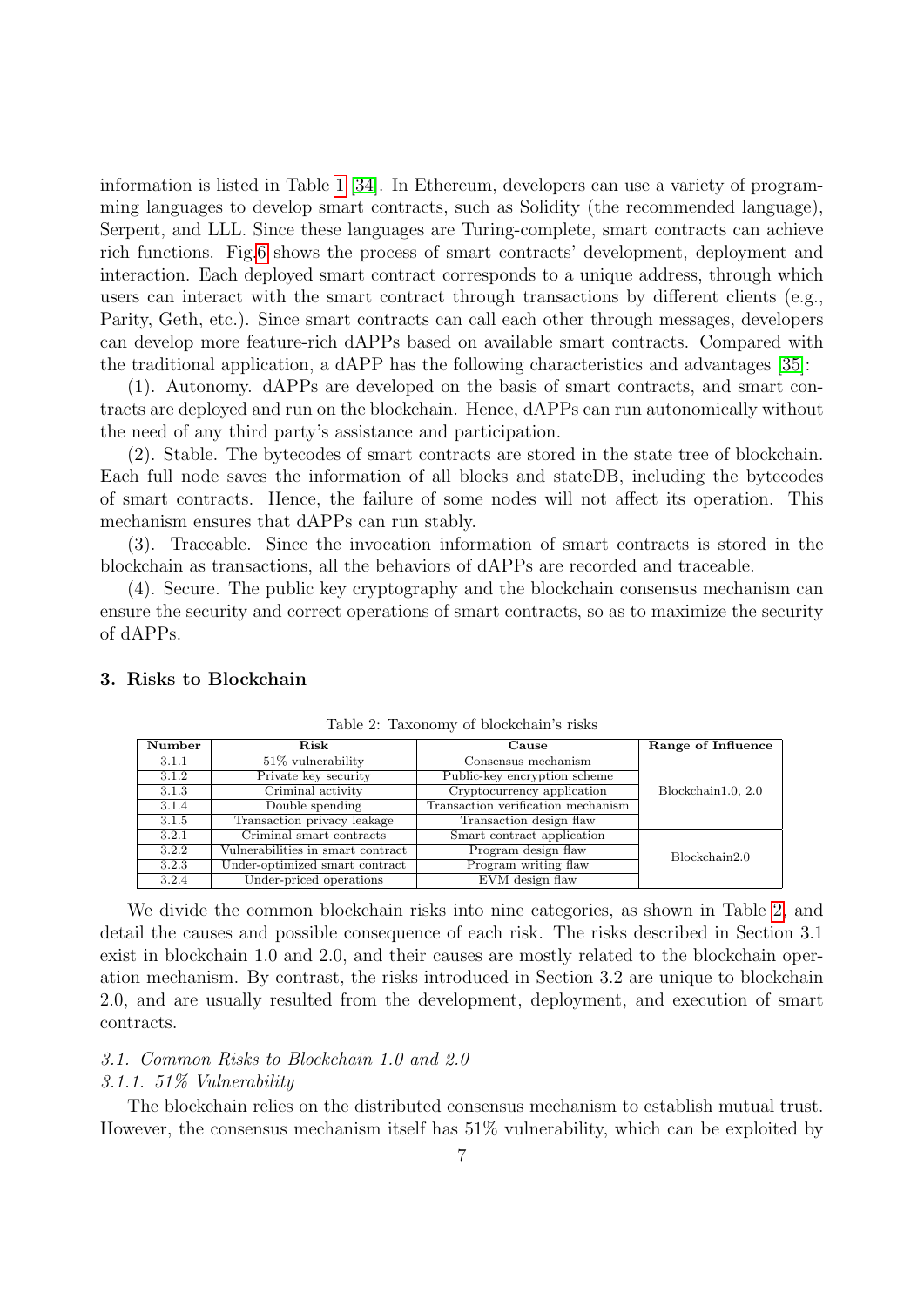attackers to control the entire blockchain. More precisely, in PoW-based blockchains, if a single miner's hashing power accounts for more than 50% of the total hashing power of the entire blockchain, then the 51% attack may be launched. Hence, the mining power concentrating in a few mining pools may result in the fears of an inadvertent situation, such as a single pool controls more than half of all computing power. In Jan. 2014, after the mining pool ghash.io reached 42% of the total Bitcoin computing power, a number of miners voluntarily dropped out of the pool, and ghash.io issued a press statement to reassure the Bitcoin community that it would avoid reaching the 51% threshold [\[36\]](#page-23-9). In PoS-based blockchains, 51% attack may also occur if the number of coins owned by a single miner is more than 50% of the total blockchain. By launching the 51% attack, an attacker can arbitrarily manipulate and modify the blockchain information. Specifically, an attacker can exploit this vulnerability to conduct the following attacks [\[37\]](#page-23-10):

(1). Reverse transactions and initiate double spending attack (the same coins are spent multiple times).

- (2). Exclude and modify the ordering of transactions.
- (3). Hamper normal mining operations of other miners.
- (4). Impede the confirmation operation of normal transactions.

#### 3.1.2. Private Key Security

When using blockchain, the user's private key is regarded as the identity and security credential, which is generated and maintained by the user instead of third-party agencies. For example, when creating a cold storage wallet in Bitcoin blockchain, the user must import his/her private key. Hartwig et al. [\[38\]](#page-23-11) discover a vulnerability in ECDSA (Elliptic Curve Digital Signature Algorithm) scheme, through which an attacker can recover the user's private key because it does not generate enough randomness during the signature process.

Once the user's private key is lost, it will not be able to be recovered. If the private key is stolen by criminals, the user's blockchain account will face the risk of being tampered by others. Since the blockchain is not dependent on any centralized third-party trusted institutions, if the user's private key is stolen, it is difficult to track the criminal's behaviors and recover the modified blockchain information.

#### <span id="page-7-1"></span>3.1.3. Criminal Activity

<span id="page-7-0"></span>

| Number         | Category      | ${\bf Items}$ | Percentage |
|----------------|---------------|---------------|------------|
|                | Weed          | 3338          | 13.7%      |
| $\overline{2}$ | Drugs         | 2194          | $9.0\%$    |
| 3              | Prescription  | 1784          | $7.3\%$    |
|                | Benzos        | 1193          | 4.9%       |
| 5              | Books         | 955           | 3.9%       |
| 6              | Cannabis      | 877           | $3.6\%$    |
|                | Hash          | 820           | $3.4\%$    |
| 8              | Cocaine       | 630           | $2.6\%$    |
| 9              | Pills         | 473           | $1.9\%$    |
| 10             | Blotter (LSD) | 440           | $1.8\%$    |

Table 3: Top 10 categories of items available in Silk Road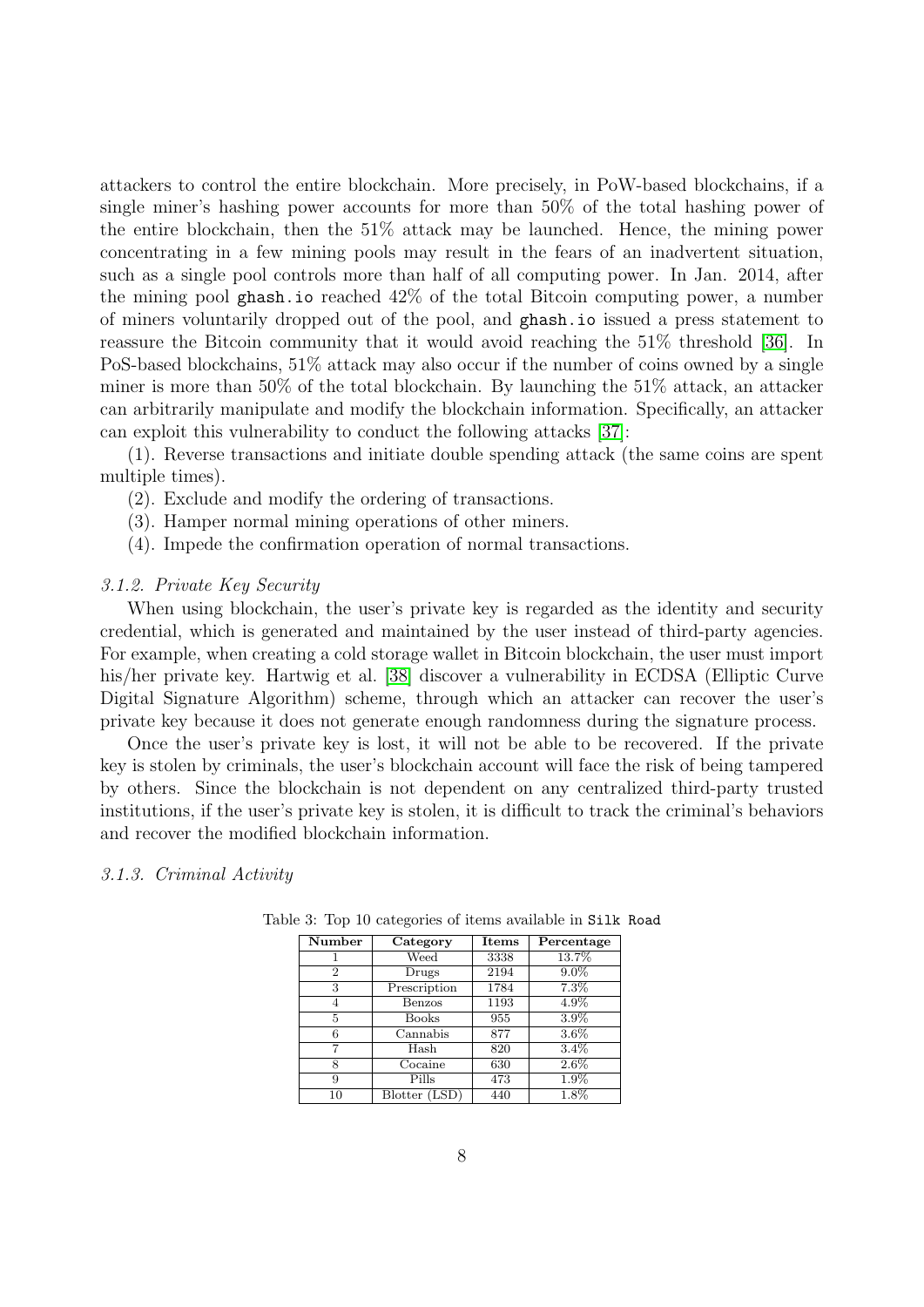Bitcoin users can have multiple Bitcoin addresses, and the address has no relationship with their real life identity. Therefore, Bitcoin has been used in illegal activities. Through some third-party trading platforms that support Bitcoin, users can buy or sell any product. Since this process is anonymous, it is hard to track user behaviors, let alone subject to legal sanctions. Some frequent criminal activities with Bitcoin include:

(1). Ransomware. The criminals often use ransomware for money extortion, and employ Bitcoin as trading currency. In July 2014, a ransomware named CTB-Locker [\[39\]](#page-23-12) spread around the world by disguising itself as mail attachments. If the user clicks the attachment, the ransomware will run in the background of the system and encrypt about 114 types of each file [\[40\]](#page-23-13). The victim has to pay the attacker a certain amount of Bitcoin within 96 hours. Otherwise, the encrypted files will not be restored. In May 2017, another ransomware WannaCry (also named as WannaCrypt) [\[41\]](#page-23-14) infected about 230,000 victims across 150 countries in two days. It exploited a vulnerability in Windows system to spread, and encrypted users' files to ask for Bitcoin ransom.

(2). Underground market. Bitcoin is often used as the currency in the underground market. For example, Silk Road is an anonymous, international online marketplace that operates as a Tor hidden service and uses Bitcoin as its exchange currency [\[42\]](#page-23-15). The top 10 categories of items available in Silk Road are listed in Table [3](#page-7-0) [\[42\]](#page-23-15). Most of the items sold in Silk Road are drugs, or some other controlled items in the real world. Since international transactions account for a significant proportion in Silk Road, Bitcoin makes the transaction in the underground market more convenient, which will cause harm to the social security.

(3). Money laundering. Since Bitcoin has the features like anonymity and network virtual payment and has been adopted by many countries, compared with other currencies, Bitcoin carries the lowest risk of being used for money laundering [\[43\]](#page-23-16). Cody et al. propose Dark Wallet [\[44\]](#page-23-17), a Bitcoin application that can make Bitcoin transaction completely stealth and private. Dark Wallet can encrypt transaction information and mix the user's valid coins with chaff coins, and hence it can make money laundering much easier.

## 3.1.4. Double Spending



<span id="page-8-0"></span>Figure 7: Double spending attack model against fast payment in Bitcoin

Although the consensus mechanism of blockchain can validate transactions, it is still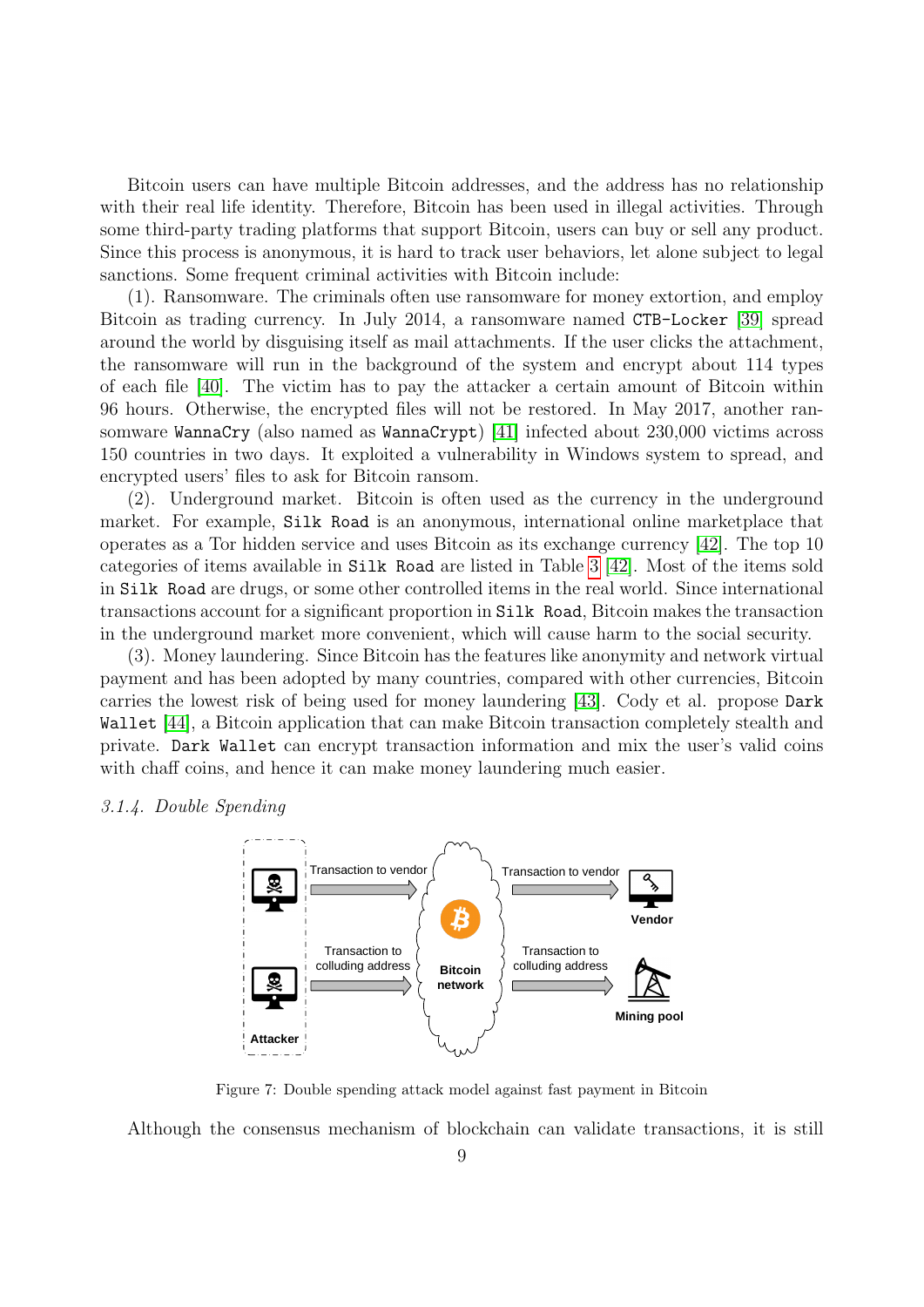impossible to avoid double spending [\[45\]](#page-23-18). Double spending refers to that a consumer uses the same cryptocurrency multiple times for transactions. For example, an attacker could leverage race attack for double spending. This kind of attack is relatively easy to implement in PoW-based blockchains, because the attacker can exploit the intermediate time between two transactions' initiation and confirmation to quickly launch an attack. Before the second transaction is mined to be invalid, the attacker has already got the first transaction's output, resulting in double spending.

Ghassan et al. [\[46\]](#page-23-19) conduct an analysis of double spending against fast payment in Bitcoin, and propose an attack model, as shown in Fig[.7.](#page-8-0) Assuming that an attacker knows the vendor's address before the attack, to perform double spending, the attacker will send two transactions,  $TX_v$  and  $TX_a$  and choose the same BTCs (cryptocurrency in Bitcoin) as inputs for  $TX_v$  and  $TX_a$ .  $TX_v$ 's recipient address is set to the targeted vendor's address, and  $TX_a$ 's recipient address is set to the colluding address controlled by the attacker. If the following three conditions are met, double spending will be successful: (1)  $TX_v$  is added to the wallet of the targeted vendor; (2)  $TX_a$  is mined as valid into the blockchain; (3) The attacker gets  $TX_v$ 's output before the vendor detects misbehavior. If the attack is successful,  $TX_v$  will eventually be verified as an invalid transaction, and BTCs are really spent by  $TX_a$ . The attacker has received  $TX_v$ 's output, which is the vendor's normal service. Since  $TX_a$ 's recipient address is controlled by the attacker, these BTCs are still owned by herself. In this double spending model, the attacker enjoys the service without paying any BTC.

## <span id="page-9-1"></span>3.1.5. Transaction Privacy Leakage

Since the users' behaviors in the blockchain are traceable, the blockchain systems take measures to protect the transaction privacy of users. In the Bitcoin and Zcash, they use one-time accounts to store the received cryptocurrency. Moreover, the user needs to assign a private key to each transaction. In this way, the attacker cannot infer whether the cryptocurrency in different transactions is received by the same user. In Monero, users can include some chaff coins (called "mixins") when they initiate a transaction so that the attacker cannot infer the linkage of actual coins spent by the transaction.

<span id="page-9-0"></span>

|                      | Not deducible | Deducible | In total |
|----------------------|---------------|-----------|----------|
| Using newest TXO     | 15.07\%       | $4.60\%$  | 19.67%   |
| Not using newest TXO | 22.61\%       | 57.72\%   | 80.33%   |
| In total             | 37.68%        | 62.32%    | 100%     |

Table 4: Linkability analysis of Monera transaction inputs with mixins

Unfortunately, the privacy protection measures in blockchain are not very robust. Andrews et al. [\[47\]](#page-23-20) empirically evaluate two linkability weaknesses in Monero's mixin sampling strategy, and discover that 66.09% of all transactions do not contain any mixins. 0-mixin transaction will lead to the privacy leakage of its sender. Since users may use the outputs of 0-mixin transaction as mixins, these mixins will be deducible. Moreover, they study the sampling method of mixins and find that the selection of mixins is not really random. Newer TXOs (transaction outputs) tend to be used more frequently. They further discover that  $62.32\%$  of transaction inputs with mixins are deducible, as shown in Table [4](#page-9-0) [\[47\]](#page-23-20). By ex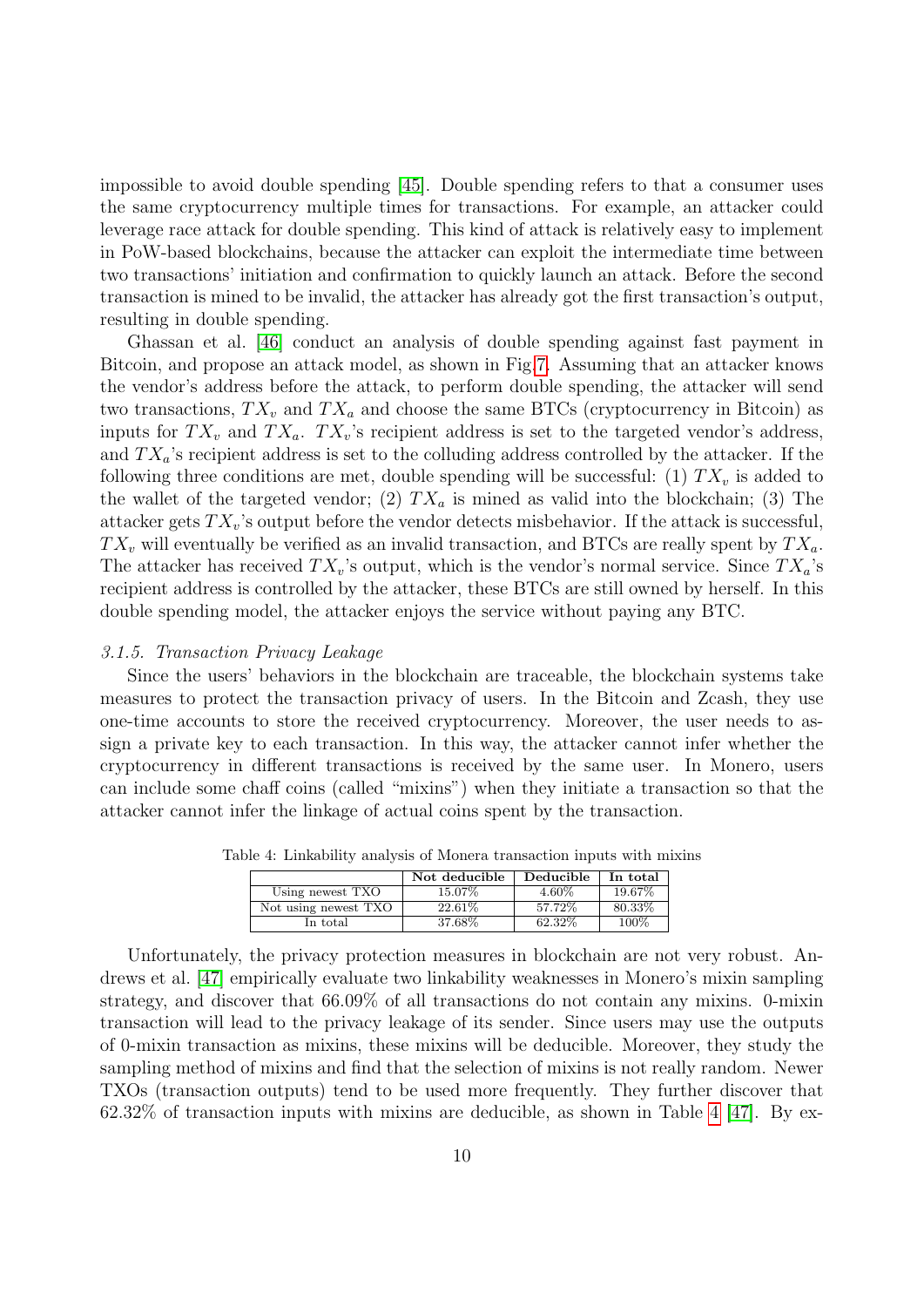ploiting these weaknesses in Monero, they can infer the actual transaction inputs with 80% accuracy.

3.2. Specific Risks to Blockchain 2.0 3.2.1. Criminal Smart Contracts



<span id="page-10-0"></span>Figure 8: Execution procedure of PwdTheft using SGX-enabled platform

Criminals can leverage smart contracts for a variety of malicious activities, which may pose a threat to our daily life. CSCs (Criminal Smart Contracts) can facilitate the leakage of confidential information, theft of cryptographic keys, and various real-world crimes (e.g., murder, arson, terrorism, etc.) [\[48\]](#page-23-21). Juels et al. propose an example of password theft CSC PwdTheft, whose process is shown in Fig[.8](#page-10-0) [\[48\]](#page-23-21). PwdTheft can be exploited for a fair exchange between contractor C and perpetrator P. C will pay a reward to P if and only if P gives a valid password to C. The entire transaction process can be done without any third party trusted agencies involved. Since the smart contract deployed in blockchain cannot access network directly [\[49\]](#page-23-22), in the actual work process of PwdTheft, it is combined with trusted hardware technology, such as Intel SGX (Software Guard eXtension), to prove the validity of the password through HTTPS (Hypertext Transfer Protocol Secure). SGX will create a trusted execution environment named enclave, which can protect the application from being attacked by others. Any privileged or unprivileged software cannot access the runtime environment of enclave. Furthermore, SGX can produce quote, a digitally signed attestation. Quote can get the hash value of the application run in enclave environment. Meanwhile, quote can access the relevant data during runtime of the application. The whole password exchange process is divided into three steps:

(1). PwdTheft provides  $(pk_C, A)$ ,  $pk_C$  is the public key of C, and A is the target account for stealing.

(2). The application that runs in SGX, using the PW provided by P, logs on to the server account A by establishing an HTTPS connection.

(3). If the preceding steps are successful, the data  $ct$ ,  $\sigma$  and  $\alpha$  will be transmitted to PwdTheft.  $ct = enc_{pk_C}[PW]$  and  $\sigma = Sig_{sk_{app}}[ct]$ .  $sk_{app}$  is the signature private key of the application.  $\alpha$  is a quote that runs on P's SGX-enabled host.

After PwdTheft receives  $ct$ ,  $\sigma$  and  $\alpha$ , C can decrypt them to verify the data, and then decide whether a reward should be paid to P. In this process, in order to prevent P from changing the password maliciously after the data transmission to PwdTheft, they can add a timestamp in the data. In addition, PwdTheft can be easily extended for conducting other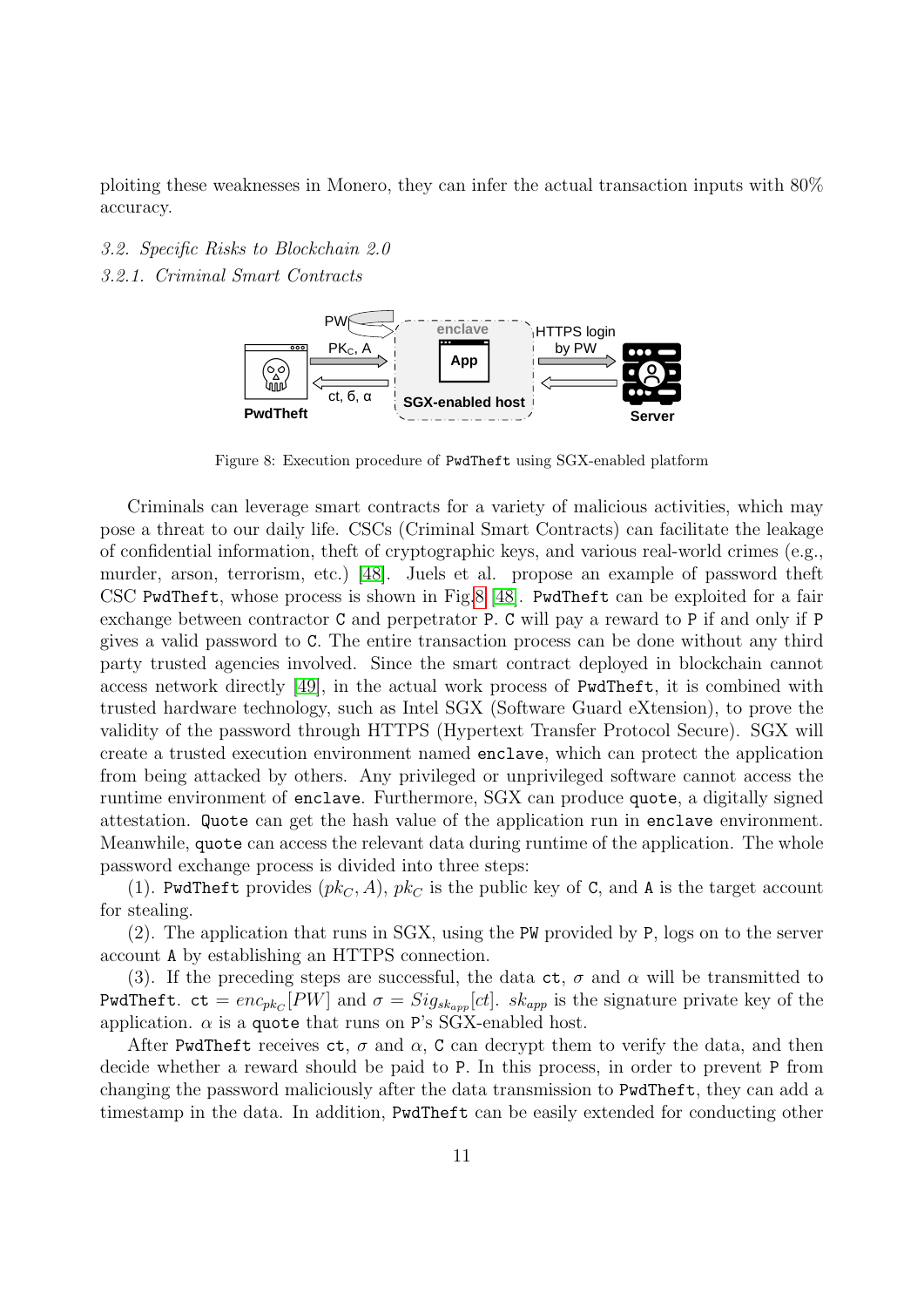malicious activities. For example, criminals can leverage CSCs to make 0-day vulnerability transactions, which are critical cyber-weaponry [\[48\]](#page-23-21).

# <span id="page-11-1"></span>3.2.2. Vulnerabilities in Smart Contract

| Number | Vulnerability            | Cause                                            | Level                |
|--------|--------------------------|--------------------------------------------------|----------------------|
|        | Call to the unknown      | The called function does not exist               |                      |
| 2      | Out-of-gas send          | Fallback of the callee is executed               |                      |
| 3      | Exception disorder       | Irregularity in exception handling               | Contract source code |
| 4      | Type casts               | Type-check error in contract execution           |                      |
| 5      | Reentrancy vulnerability | Function is re-entered before termination        |                      |
| 6      | Field disclosure         | Private value is published by the miner          |                      |
|        | Immutable bug            | Alter a contract after deployment                |                      |
| 8      | Ether lost               | Send Ether to an orphan address                  | EVM bytecode         |
| 9      | Stack overflow           | The number of values in stack exceeds 1024       |                      |
| 10     | Unpredictable state      | State of the contract is changed before invoking |                      |
| 11     | Randomness bug           | Seed is biased by malicious miner                | Blockchain mechanism |
| 12     | Timestamp dependence     | Timestamp of block is changed by malicious miner |                      |

<span id="page-11-0"></span>Table 5: Taxonomy of vulnerabilities in smart contract

As programs running in the blockchain, smart contracts may have security vulnerabilities caused by program defects. Nicola et al. [\[20\]](#page-22-17) conduct a systematic investigation of 12 types of vulnerabilities in smart contract, as shown in Table [5.](#page-11-0) Loi et al. [\[17\]](#page-22-14) propose a symbolic execution tool called OYENTE to find 4 kinds of potential security bugs. They discover that 8,833 out of 19,366 Ethereum smart contracts are vulnerable. The details of these 4 bugs are as follows:

(1). Transaction-ordering dependence. Valid transactions can change the state of Ethereum blockchain from  $\sigma$  to  $\sigma' : \sigma \stackrel{T}{\to} \sigma'$ . In every epoch, each miner proposes their own block to update the blockchain. Since a block may contain multiple transactions, blockchain state  $\sigma$ may change multiple times within an epoch. When a new block contains two transactions  $T_i$ and  $T_j$ , which invoke the same smart contract, it may trigger this vulnerability. Because the execution of the smart contract is associated with state  $\sigma$ , the execution order of  $T_i$  and  $T_j$ affects the ultimate state. The order of transactions' execution depends entirely on miners. In this case, TOD (Transaction-Ordering Dependent) contracts are vulnerable.

(2). Timestamp dependence. In the blockchain, every block has a timestamp. Some smart contracts' trigger conditions depend on timestamp, which is set by the miner according to its local system time. If an attacker can modify it, timestamp-dependent contracts are vulnerable.

(3). Mishandled exceptions. This category of vulnerability may occur when different smart contracts are called from each other. When contract A calls contract B, if B runs abnormally, B will stop running and return false. In some invocations, contract A must explicitly check the return value to verify if the call has been executed properly. If A does not correctly check the exception information, it may be vulnerable.

(4). Reentrancy vulnerability. During the invocation of the smart contract, the actual state of the contract account is changed after the call is completed. An attacker can use the intermediate state to conduct repeated calls to the smart contract. If the invoked contract involves Ether transaction, it may result in illegal Ether stealing.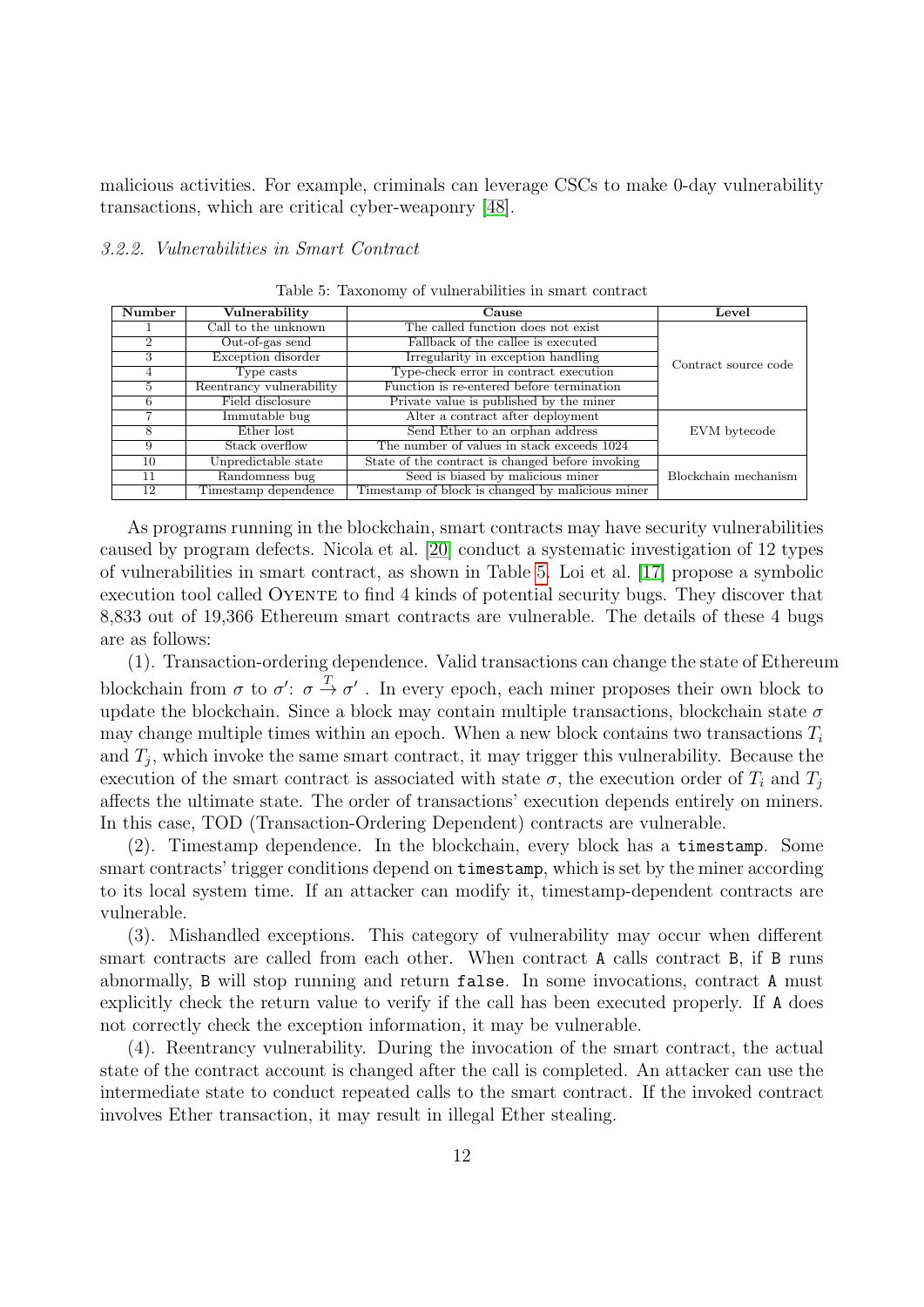| Number | Under-optimized pattern            | Category                      |
|--------|------------------------------------|-------------------------------|
|        | Dead code                          | Useless-code related patterns |
|        | Opaque predicate                   |                               |
|        | Expensive operations               |                               |
|        | Constant outcome                   |                               |
|        | Loop fusion                        | Loop-related patterns         |
|        | Repeated computations              |                               |
|        | Comparison with unilateral outcome |                               |

<span id="page-12-0"></span>Table 6: Taxonomy of under-optimized patterns in smart contract

When a user interacts with a smart contract deployed in Ethereum, a certain amount of gas is charged. Gas can be exchanged with Ether, which is the cryptocurrency in Ethereum. Unfortunately, some smart contracts' development and deployment are not adequately optimized. Chen et al. [\[50\]](#page-23-23) identify 7 gas-costly patterns and group them into 2 categories (as shown in Table [6\)](#page-12-0): useless-code related patterns, and loop-related patterns. They propose a tool named Gasper, which can automatically discover 3 gas-costly patterns in smart contracts: dead code, opaque predicate, and expensive operations in a loop. Leveraging GASPER, they find that more than  $80\%$  smart contracts deployed in Ethereum (4,240 real smart contracts) have at least one of these 3 patterns. The details are as follows:

(1). Dead code. It means that some operations in a smart contract will never be executed, but they will still be deployed into the blockchain. Since in the smart contract deployment process the consumption of gas is related to bytecode size, the dead code will cause additional gas consumption.

(2). Opaque predicate. For some statements in a smart contract, their execution results are always the same and will not affect other statements and the smart contract. The presence of the opaque predicate causes the EVM to execute useless operations, thereby consuming additional gas.

(3). Expensive operations in a loop. It refers to some expensive operations within a loop, which can be moved outside the loop to save gas consumption.

## 3.2.4. Under-Priced Operations

As mentioned earlier, each operation is set to a specific gas value in Ethereum, which can be queried in the yellow paper [\[51\]](#page-24-0). Ethereum sets the gas value based on the execution time, bandwidth, memory occupancy and other parameters. In general, the gas value is proportional to the computing resources consumed by the operation. However, it is difficult to accurately measure the consumption of computing resources of an individual operation, and therefore some gas values are not set properly. For example, some IO-heavy operations' gas values are set too low, and hence these operations can be executed in quantity in one transaction. In this way, an attacker can initiate a DoS (Denial of Service) attack on Ethereum.

Actually, attackers have exploited the under-priced operation EXTCODESIZE to attack Ethereum [\[52\]](#page-24-1). When EXTCODESIZE is executed, it needs to read state information and then the node will read hard disk. Since the gas value of EXTCODESIZE is only 20, the attacker can call it more than 50,000 times in one transaction. This will cause the user to consume a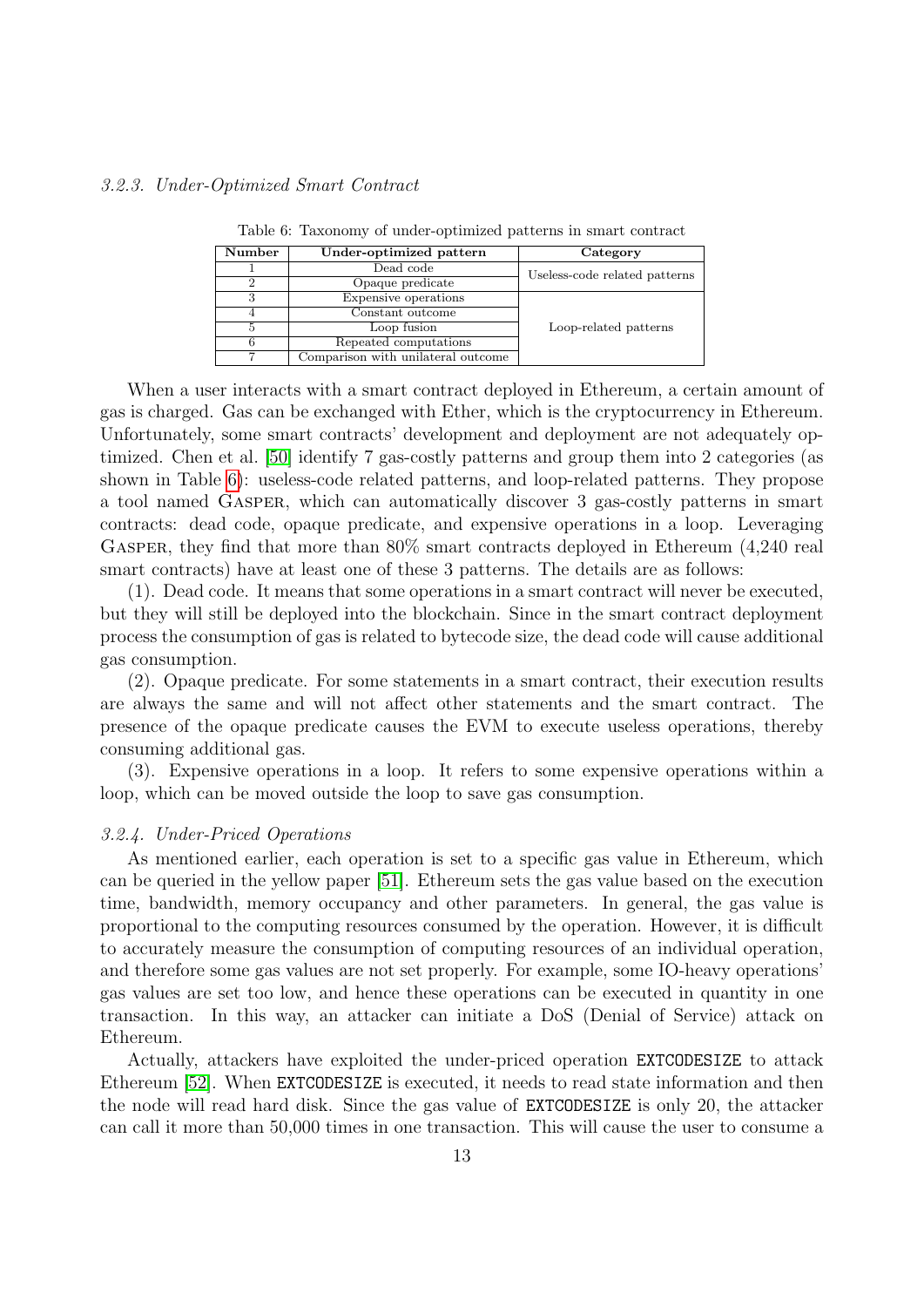| Number | Operation                         | Old value | EIP150 value |
|--------|-----------------------------------|-----------|--------------|
|        | <b>EXTCODESIZE</b>                | 20        | 700          |
|        | <b>EXTCODECOPY</b>                | 20        | 700          |
|        | <b>BALANCE</b>                    | 20        | 400          |
|        | <b>SLOAD</b>                      | 50        | 200          |
|        | CALL                              | 40        | 700          |
|        | SUICIDE (does not create account) |           | 5,000        |
|        | SUICIDE (creates an account)      |           | 25,000       |

<span id="page-13-1"></span>Table 7: Gas table modification in EIP150

lot of computing resources, and block synchronization will be significantly slower compared with the normal situation. As another example, some attackers exploited the under-priced operation SUICIDE to launch DoS attacks [\[53\]](#page-24-2). They exploited SUICIDE to create about 19 million empty accounts, which need to be stored in the state tree. This attack caused a waste of hard disk resources. At the same time, the node information synchronization and transaction processing speed are significantly decreased.

In order to solve the security problem caused by under-priced operations, the gas values of 7 IO-heavy operations are modified in EIP (Ethereum Improvement Proposal) 150 [\[54\]](#page-24-3), as shown in Table [7.](#page-13-1) Note that EIP150 has already been implemented in the Ethereum public chain by hard fork, and the new gas table parameters are used after No.2463000 block.

# <span id="page-13-0"></span>4. Attack Cases

In this section, we survey real attacks on blockchain systems, and analyze the vulnerabilities exploited in these attacks.

## 4.1. Selfish Mining Attack

The selfish mining attack is conducted by attackers (i.e., selfish miners) for the purpose of obtaining undue rewards or wasting the computing power of honest miners [\[55\]](#page-24-4). The attacker holds discovered blocks privately and then attempts to fork a private chain [\[56\]](#page-24-5). Afterwards, selfish miners would mine on this private chain, and try to maintain a longer private branch than the public branch because they privately hold more newly discovered blocks. In the meanwhile, honest miners continue mining on the public chain. New blocks mined by the attacker would be revealed when the public branch approaches the length of private branch, such that the honest miners end up wasting computing power and gaining no reward, because selfish miners publish their new blocks just before honest miners. As a result, the selfish miners gain a competitive advantage, and honest miners would be incentivized to join the branch maintained by selfish miners. Through a further consolidation of mining power into the attacker's favor, this attack undermines the decentralization nature of blockchain.

Ittay et al. [\[56\]](#page-24-5) propose an attack strategy named SELFISH-MINE, which can force the honest miners to perform wasted computations on the stale public branch. In the initial circumstance of Selfish-Mine, the length of the public chain and private chain are the same. The SELFISH-MINE involves the following three scenarios:

(1). The public chain is longer than the private chain. Since the computing power of selfish miners may be less than that of the honest miners, selfish miners will update the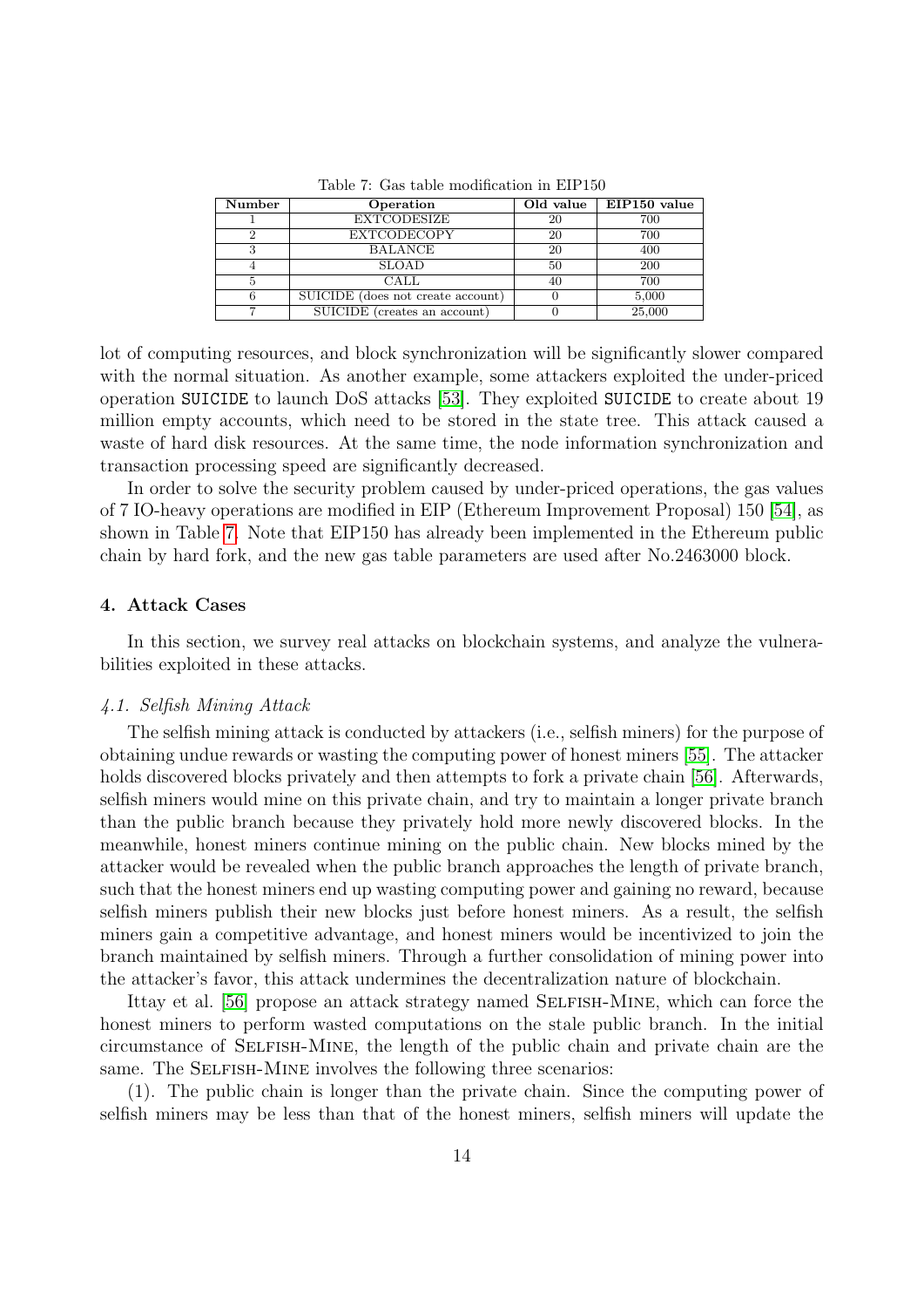private chain according to the public chain, and in this scenario, selfish miners cannot gain any reward.

(2). Selfish miners and honest miners almost simultaneously find the first new block. In this scenario, selfish miners will publish the newly discovered block, and there will be two concurrently forks of the same length. Honest miners will mine in either of the two branches, while selfish miners will continue to mine on the private chain. If selfish miners firstly find the second new block, they will publish this block immediately. At this point, selfish miners will gain two blocks' rewards at the same time. Because the private chain is longer than the public chain, the private chain will be the ultimate valid branch. If honest miners firstly find the second new block and this block is written to the private chain, selfish miners will gain the first new block' rewards, and honest miners will gain the second new block' rewards. Otherwise, if this block is written to the public block, honest miners will gain these two new blocks' rewards, and selfish miners will not gain any reward.

(3). After selfish miners find the first new block, they also find the second new block. In this scenario, selfish miners will hold these two new blocks privately, and they continue to mine new blocks on the private chain. When the first new block is found by honest miners, selfish miners will publish its own first new block. When honest miners find the second new block, the selfish miners will immediately publish its own second new block. Then selfish miners will follow this response in turn, until the length of the public chain is only 1 greater than the private chain, after which the selfish miners will publish its last new block before honest miners find this block. At this point, the private chain will be considered valid, and consequently selfish miners will gain the rewards of all new blocks.

## 4.2. DAO Attack

<span id="page-14-0"></span>

| Number         | Attack case              | Related vulnerabilities |
|----------------|--------------------------|-------------------------|
| 1              |                          | Out-of-gas send         |
|                | King of the Ether throne | Exception disorder      |
| $\mathfrak{D}$ | Multi-player games       | Field disclosure        |
| 3              | Rubixi attack            | Immutable bug           |
|                |                          | Immutable bug           |
| 4              | GovernMental attack      | Stack overflow          |
|                |                          | Unpredictable state     |
|                |                          | Timestamp dependence    |
| 5              | Dynamic libraries attack | Unpredictable state     |

Table 8: Some other attacks that exploit smart contracts' vulnerabilities

The DAO is a smart contract deployed in Ethereum on 28th May of 2016, which implements a crowd-funding platform. The DAO contract was attacked only after it has been deployed for 20 days. Before the attack happened, DAO has already raised 150 million US\$, which is the biggest crowdfund ever. The attacker stole about 60 million US\$.

The attacker exploited the reentrancy vulnerability in this case. Firstly, the attacker publishes a malicious smart contract, which includes a withdraw() function call to DAO in its callback function. The withdraw() will send Ether to the callee, which is also in the form of call. Therefore, it will invoke the callback function of the malicious smart contract again. In this way, the attacker is able to steal all the Ether from DAO. There are some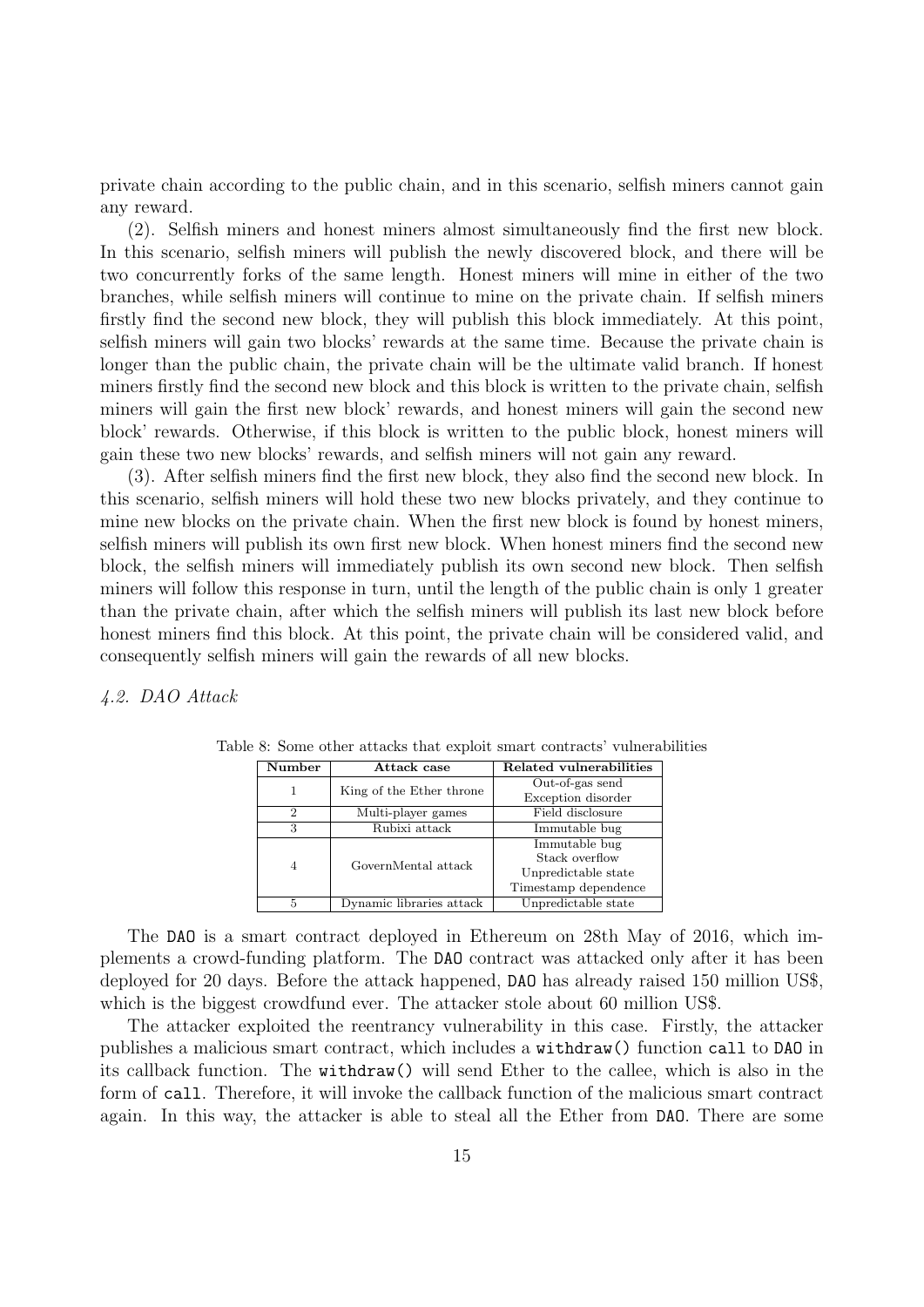other cases that exploit smart contracts' vulnerabilities (described in Section [3.2.2\)](#page-11-1), which are listed in Table [8](#page-14-0) [\[20\]](#page-22-17).

# 4.3. BGP Hijacking Attack

BGP (Border Gateway Protocol) is a de-facto routing protocol and regulates how IP packets are forwarded to their destination. To intercept the network traffic of blockchain, attackers either leverage or manipulate BGP routing. BGP hijacking typically requires the control of network operators, which could potentially be exploited to delay network messages. Maria et al. [\[57\]](#page-24-6) comprehensively analyze the impact of routing attacks, including both nodelevel and network-level attacks, on Bitcoin, and show that the number of the successfully to-be-hijacked Internet prefixes depends on the distribution of mining power. Because of the high centralization of some Bitcoin mining pools, if they are attacked by BGP hijacking, it will have a significant effect. The attackers can effectively split the Bitcoin network, or delay the speed of block propagation.

Attackers conduct BGP hijacking to intercept Bitcoin miners' connections to a mining pool server, as analyzed by Dell SecureWorks in 2014 [\[58\]](#page-24-7). By rerouting traffic to a mining pool controlled by the attacker, it was possible to steal cryptocurrency from the victim. This attack collected an estimated 83,000 US\$ of cryptocurrency over a two month period. Since the BGP security extensions are not widely deployed, network operators have to rely on monitoring systems, which would report rogue announcements, such as BGP-Mon [\[59\]](#page-24-8). However, even if an attack is detected, solving a hijacking still cost hours as it is a human-driven process consisting of altering configuration or disconnecting the attacker. For example, YouTube ever took about three hours to resolve a hijacking of its prefixes by a Pakistani ISP (Internet Service Provider) [\[60\]](#page-24-9).

## 4.4. Eclipse Attack

| Number | Attack                      | Harm                                              |  |
|--------|-----------------------------|---------------------------------------------------|--|
|        | Engineering block races     | Wasting mining power on orphan blocks             |  |
|        | Splitting mining power      | $51\%$ vulnerability may be triggered             |  |
|        | Selfish mining              | Attacker can gain more than normal mining rewards |  |
| 4      | 0-confirmation double spend | The vendor would not get rewards for its service  |  |
|        | N-confirmation double spend |                                                   |  |

<span id="page-15-0"></span>Table 9: Some other attacks that may be caused by the eclipse attack

The eclipse attack allows an attacker to monopolize all of the victim's incoming and outgoing connections, which isolates the victim from the other peers in the network [\[61\]](#page-24-10). Then, the attacker can filter the victim's view of the blockchain, or let the victim cost unnecessary computing power on obsolete views of the blockchain. Furthermore, the attacker is able to leverage the victim's computing power to conduct its own malicious acts. Ethan et al. [\[62\]](#page-24-11) consider two types of eclipse attack on Bitcoin's peer-to-peer network, namely botnet attack and infrastructure attack. The botnet attack is launched by bots with diverse IP address ranges. The infrastructure attack models the threat from an ISP, company or nation-state that has contiguous IP addresses. The Bitcoin network might suffer from disruption and a victim's view of the blockchain will be filtered due to the eclipse attack. Additionally, the eclipse attack is a useful basis for other attacks, as shown in Table [9](#page-15-0) [\[62\]](#page-24-11).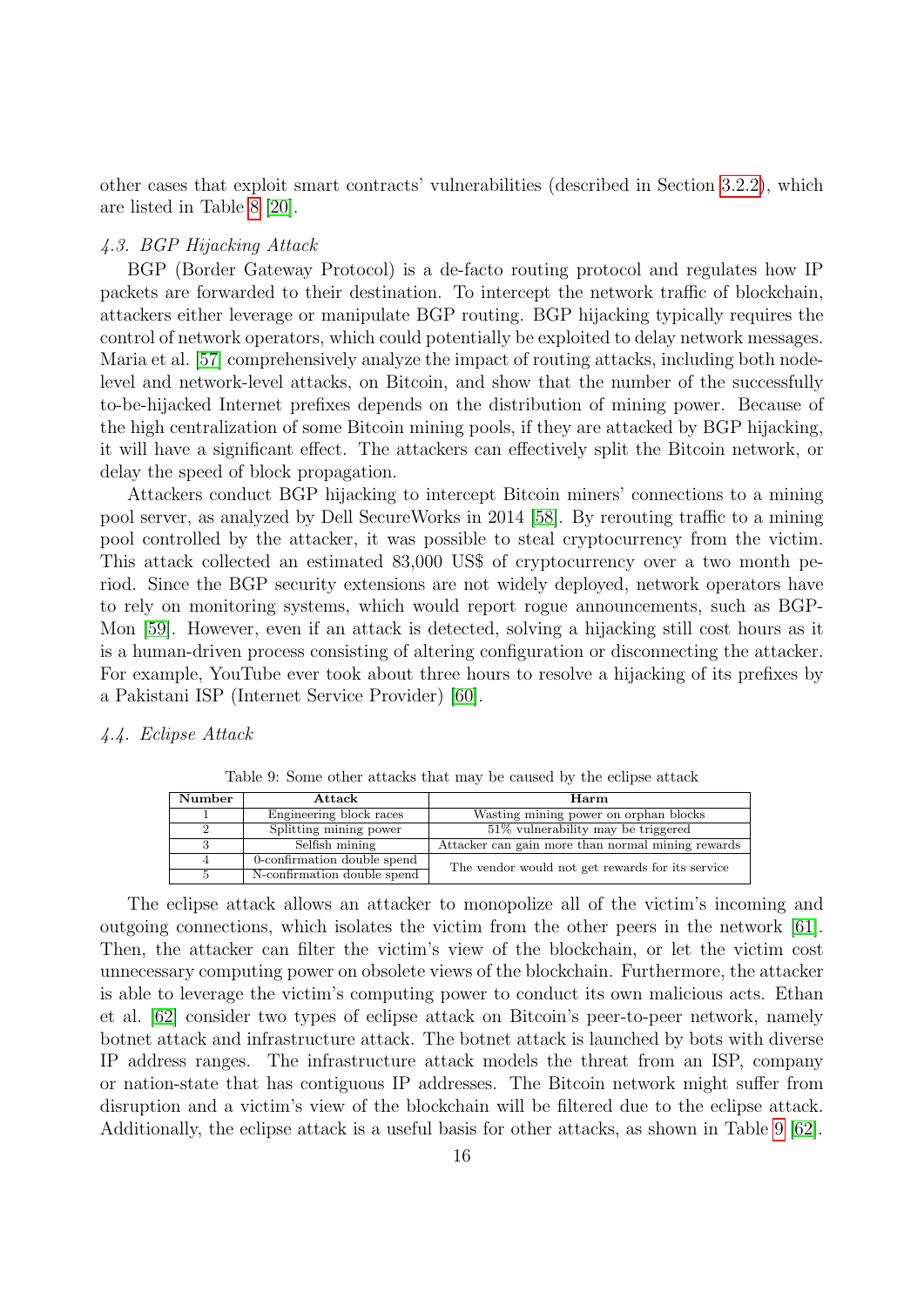## 4.5. Liveness Attack



<span id="page-16-0"></span>Figure 9: Overview of the liveness attack process

Aggelos et al. [\[63\]](#page-24-12) propose the liveness attack, which is able to delay as much as possible the confirmation time of a target transaction. They also present two instantiations of such attack on Bitcoin and Ethereum. Liveness attack consists of three phases, namely attack preparation phase, transaction denial phase, and blockchain retarder phase (shown in Fig[.9\)](#page-16-0):

(1). Attack preparation phase. Just like selfish mining attack, an attacker builds advantage over honest miners in some way before the target transaction TX is broadcasted to the public chain. The attacker builds the private chain, which is longer than the public chain.

(2). Transaction denial phase. The attacker privately holds the block that contains TX, in order to prevent TX from being written into the public chain.

(3). Blockchain retarder phase. In the growth process of the public chain, TX will no longer be able to be privately held in a certain time. In this case, the attacker will publish the block that contains TX. In some blockchain systems, when the depth of the block that contains TX is greater than a constant, TX will be regarded valid. Therefore, the attacker will continue building private chain in order to build an advantage over the public chain. After that, the attacker will publish her privately held blocks into public chain in proper time to slow down the growth rate of public chain. The liveness attack will end when TX is verified as valid in the public chain.

#### 4.6. Balance Attack

Christopher et al. [\[64\]](#page-24-13) propose the balance attack against PoW-based blockchain, which allows a low-mining-power attacker to momently disrupt communications between subgroups with similar mining power. They abstract blockchain into a DAG (Directed Acyclic Graph) tree, in which  $\text{DAG} = \langle B, P \rangle$ . B are the nodes indicating blocks' information, and they are connected through directed edges P. After introducing a delay between correct subgroups of equivalent mining power, the attacker issues transactions in one subgroup (called "transaction subgroup") and mines blocks in another subgroup (called "block subgroup"), to guarantee that the tree of block subgroup outweighs the tree of transaction subgroup. Even though the transactions are committed, the attacker is able to outweigh the tree containing this transaction and rewrite blocks with high probability.

The balance attack inherently violates the persistence of the main branch prefix and allows double spending. The attacker needs to identify the merchant-involved subgroup and create transactions to purchase goods from those merchants. Thereafter, the attacker issues transactions to this subgroup and propagates the mined blocks to the rest nodes of the group. As long as the merchant ships goods, the attacker stops delaying messages.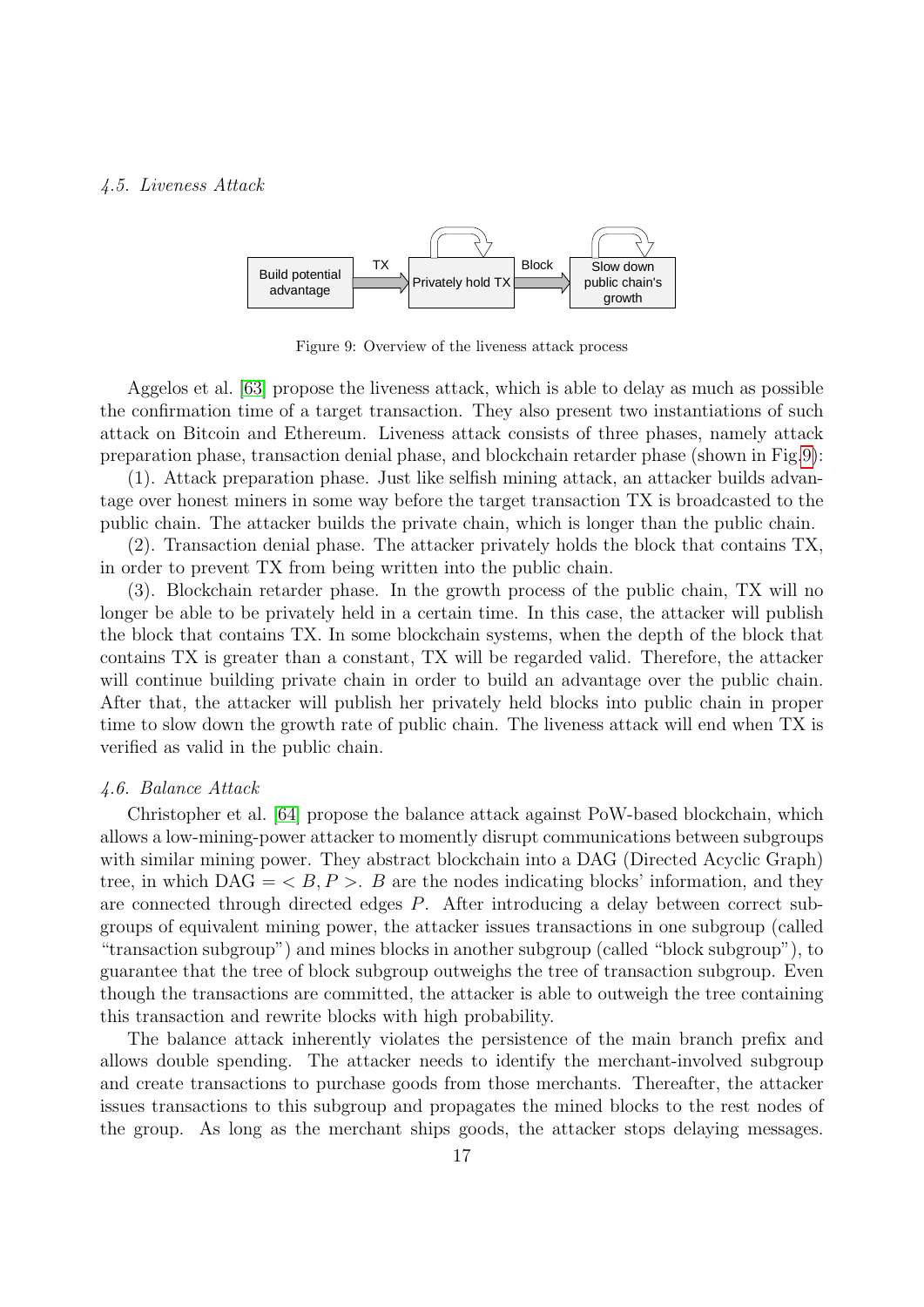With a high probability that the DAG tree seen by the merchant is outweighed by another tree, the attacker could successfully reissue another transaction using exactly the same coins. Balance attack proves that PoW-based blockchain is block oblivious. That is, when writing a transaction into the main chain, there is a certain probability that the attacker can override or delete the block containing this transaction. In the related experiment, the authors configure an Ethereum private chain with equivalent parameters of R3 consortium [\[65\]](#page-24-14), and showed that they can successfully carry out the balance attack, which only needs to control about 5% of total computing power.

# <span id="page-17-0"></span>5. Security Enhancements

In this section, we summarize security enhancements to blockchain systems, which can be used in the development of blockchain systems.

# 5.1. SmartPool



<span id="page-17-1"></span>Figure 10: Overview of SMARTPOOL's execution process

As described in Section [3.1.1,](#page-6-2) there already has mining pool with more than 40% of total computing power of blockchain. This poses a serious threat to the decentralization nature, making blockchain vulnerable to several kinds of attacks. Loi et al. [\[26\]](#page-22-23) propose a novel mining pool system named SMARTPOOL, whose workflow is shown in Fig[.10.](#page-17-1) SMARTPOOL gets the transactions from Ethereum node clients (i.e., parity [\[66\]](#page-24-15) or geth [\[67\]](#page-24-16)), which contain mining tasks information. Then, the miner conducts hashing computation based on the tasks and returns the completed shares to the smartpool client. When the number of the completed shares reaches to a certain amount, they will be committed to smartpool contract, which is deployed in Ethereum. The smartpool contract will verify the shares and deliver rewards to the client. Compared with the traditional P2P pool, SMARTPOOL system has the following advantages:

(1). Decentralized. The core of the SmartPool is implemented in the form of smart contract, which is deployed in blockchain. Miners need first connect to Ethereum to mine through the client. Mining pool can rely on Ethereum's consensus mechanism to run. In this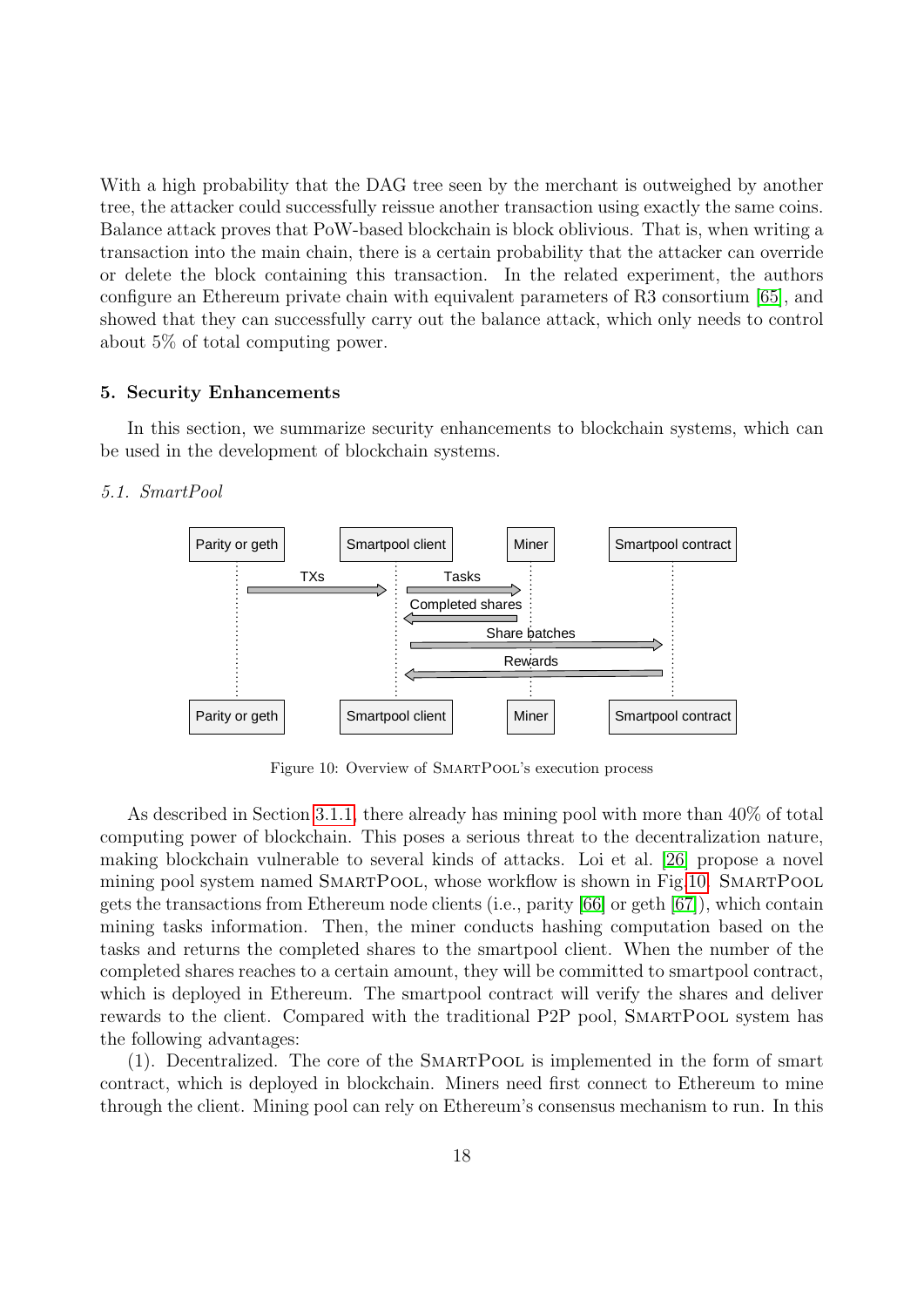way, it ensures decentralization nature of pool miners. The mining pool state is maintained by Ethereum and no longer requires a pool operator.

(2). Efficiency. Miners can send the completed shares to the smartpool contract in batches. Furthermore, miners only need to send part of shares to be verified, not all shares. Hence, SMARTPOOL is more efficient than the P2P pool.

(3). Secure. SmartPool leverages a novel data structure, which can prevent the attacker from resubmitting shares in different batches. Furthermore, the verification method of SmartPool can guarantee that honest miners will gain expected rewards even there exist malicious miners in the pool.

## 5.2. Quantitative Framework



<span id="page-18-0"></span>Figure 11: Components of quantitative framework

There exist tradeoffs between blockchain's performance and security. Arthur et al. [\[68\]](#page-23-2) propose a quantitative framework, which is leveraged to analyze PoW-based blockchain's execution performance and security provisions. As shown in Fig[.11,](#page-18-0) the framework has two components: blockchain stimulator and security model. The stimulator mimics blockchain's execution, whose inputs are parameters of consensus protocol and network. Through the simulator's analysis, it can gain performance statistics of the target blockchain, including block propagation times, block sizes, network delays, stale block rate, throughput, etc. The stale block refers to a block that is mined but not written to the public chain. The throughput is the number of transactions that the blockchain can handle per second. Stale block rate will be passed as a parameter to the security model component, which is based on MDP (Markov Decision Processes) for defeating double spending and selfish mining attacks. The framework eventually outputs optimal adversarial strategy against attacks, and facilitates building security provisions for the blockchain.

# **5.3. OYENTE**

Loi et al. [\[17\]](#page-22-14) propose OYENTE to detect bugs in Ethereum smart contracts. OYENTE leverages symbolic execution to analyze the bytecode of smart contracts and it follows the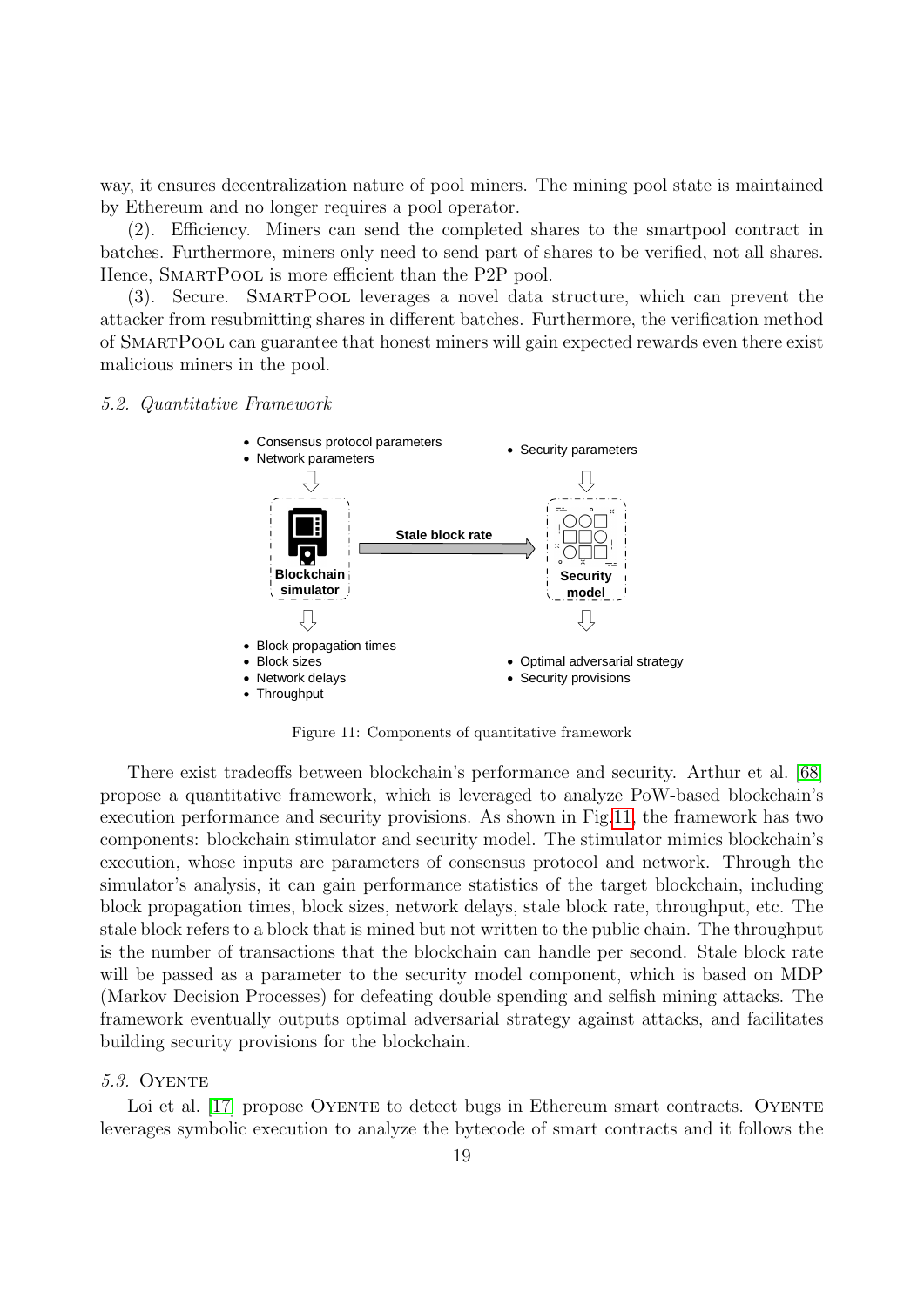execution model of EVM. Since Ethereum stores the bytecode of smart contracts in its blockchain, OYENTE can be used to detect bugs in deployed contracts.



<span id="page-19-0"></span>Figure 12: Overview of OYENTE's architecture design and execution process

Fig[.12](#page-19-0) shows Oyente's architecture and execution process. It takes the smart contract's bytecode and Ethereum global state as inputs. Firstly, based on the bytecode, CFG BUILDER will statically build CFG (Control Flow Graph) of smart contract. Then, according to Ethereum state and CFG information, EXPLORER conducts simulated execution of smart contract leveraging static symbolic execution. In this process, CFG will be further enriched and improved because some jump targets are not constants; instead, they should be computed during symbolic execution. The CORE ANALYSIS module uses the related analysis algorithms to detect four different vulnerabilities (described in Section [3.2.2\)](#page-11-1). The VALIDATOR module validates the detected vulnerabilities and vulnerable paths. Confirmed vulnerability and CFG information will finally be output to the VISUALIZER module, which can be employed by users to carry out debugging and program analysis. Currently, OYENTE is open source for public use [\[69\]](#page-24-17).

#### 5.4. Hawk

As described in Section [3.1.5,](#page-9-1) privacy leakage is a serious threat to blockchain. In the era of blockchain 2.0, not only transactions but also contract-related information are public, such as contract's bytecode, invoking parameters, etc.

Ahmed et al. [\[70\]](#page-24-18) propose Hawk, a novel framework for developing privacy-preserving smart contracts. Leveraging Hawk, developers can write private smart contracts, and it is not necessary for them to use any code encryption or obfuscation techniques. Furthermore, the financial transaction's information will not be explicitly stored in blockchain. When programmers develop Hawk contract, the contract can be divided into two parts: private portion, and public portion. The private data and financial function related codes can be written into the private portion, and codes that do not involve private information can be written into the public portion. The Hawk contract is compiled into three pieces. (1). The program that will be executed in all virtual machines of nodes, just like smart contracts in Ethereum. (2). The program that will only be executed by the users of smart contracts. (3). The program that will be executed by the manager, which is a special trustworthy party in Hawk. The Hawk manager is executed in Intel SGX enclave (described in Section [3.1.3\)](#page-7-1), and it can see the privacy information of the contract but will not disclose it. Hawk can not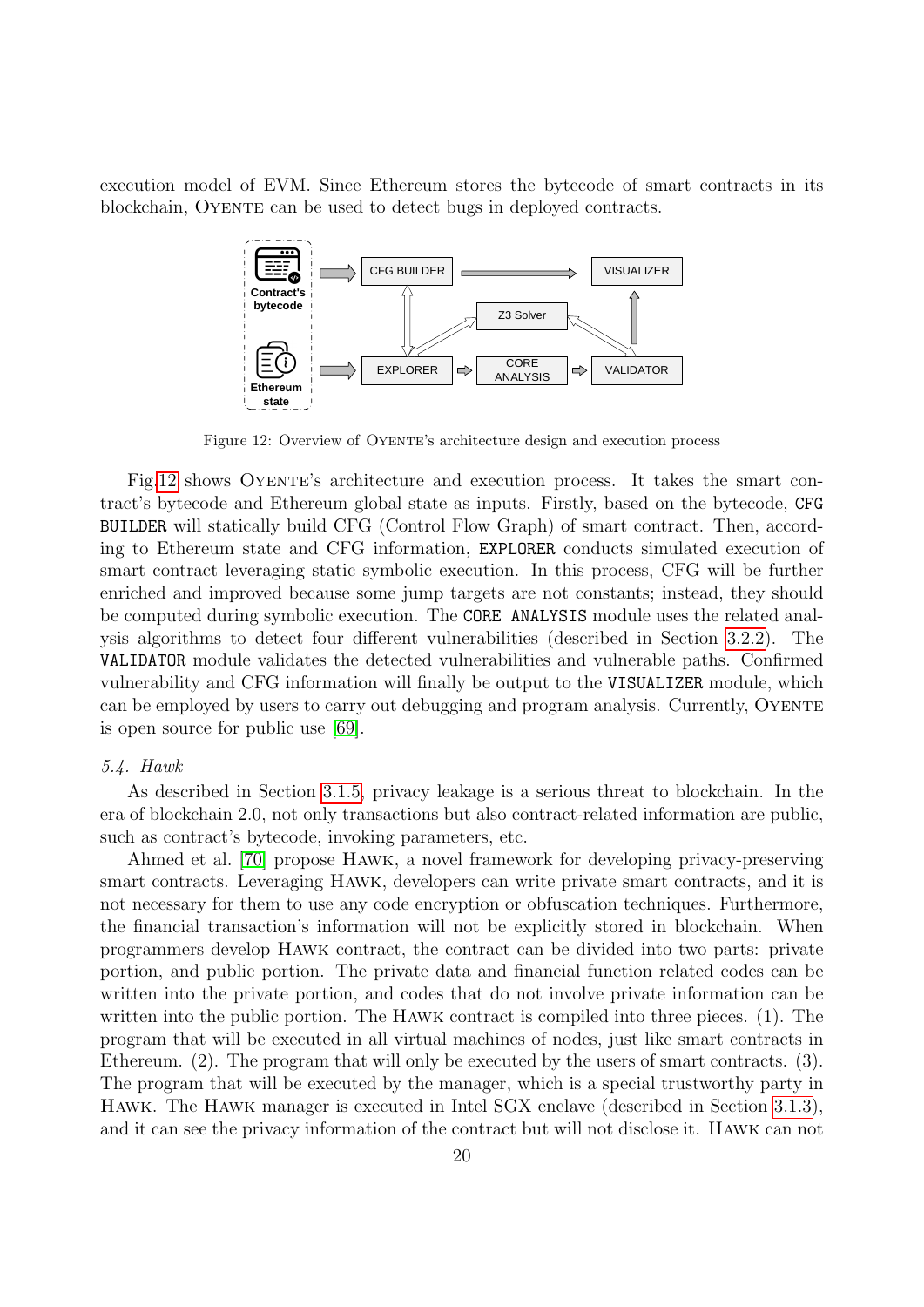only protect privacy against the public, but also protect the privacy between different Hawk contracts. If the manager aborts the protocol of Hawk, it will be automatically financially penalized, and the users will gain compensation. Overall, Hawk can largely protect the privacy of users when they are using blockchains.

## 5.5. Town Crier



<span id="page-20-0"></span>Figure 13: Basic architecture of TOWN CRIER system

Smart contract often needs to interact with off-chain (i.e., external) data source. Zhang et al. [\[49\]](#page-23-22) propose TC (Town Crier), which is an authenticated data feed system for this data interaction process. Since the smart contract deployed in blockchain cannot access network directly, they cannot get data through HTTPS. TC exactly acts as a bridge between HTTPS-enabled data source and smart contracts. The basic architecture of TC is shown in Fig[.13.](#page-20-0) TC contract is the front end of the TC system, which acts as API between users' contracts and TC server. The core program of TC is running in Intel SGX enclave (described in Section [3.1.3\)](#page-7-1). The main function of the TC server is to obtain the data requests from users' contracts, and obtain the data from target HTTPS-enabled websites. Finally, the TC server will return a datagram to the users' contracts in the form of digitally signed blockchain messages.

TC can largely protect the security of the data requesting process. The core modules of TC are respectively running on decentralized Ethereum, SGX-enabled enclave, and HTTPS-enabled website. Furthermore, the enclave disables the function of network connection to maximize its security. Relay module is designed as a network communication hub for smart contracts, SGX enclave environment, and data source websites. Therefore, it achieves isolation between network communication and the execution of TC's core program. Even if the Relay module is attacked, or the network communication packets are tampered, it will not change the normal function of TC. TC system provides a robust security model for the smart contracts' off-chain data interaction, and it has already been launched online as a public service [\[71\]](#page-24-19).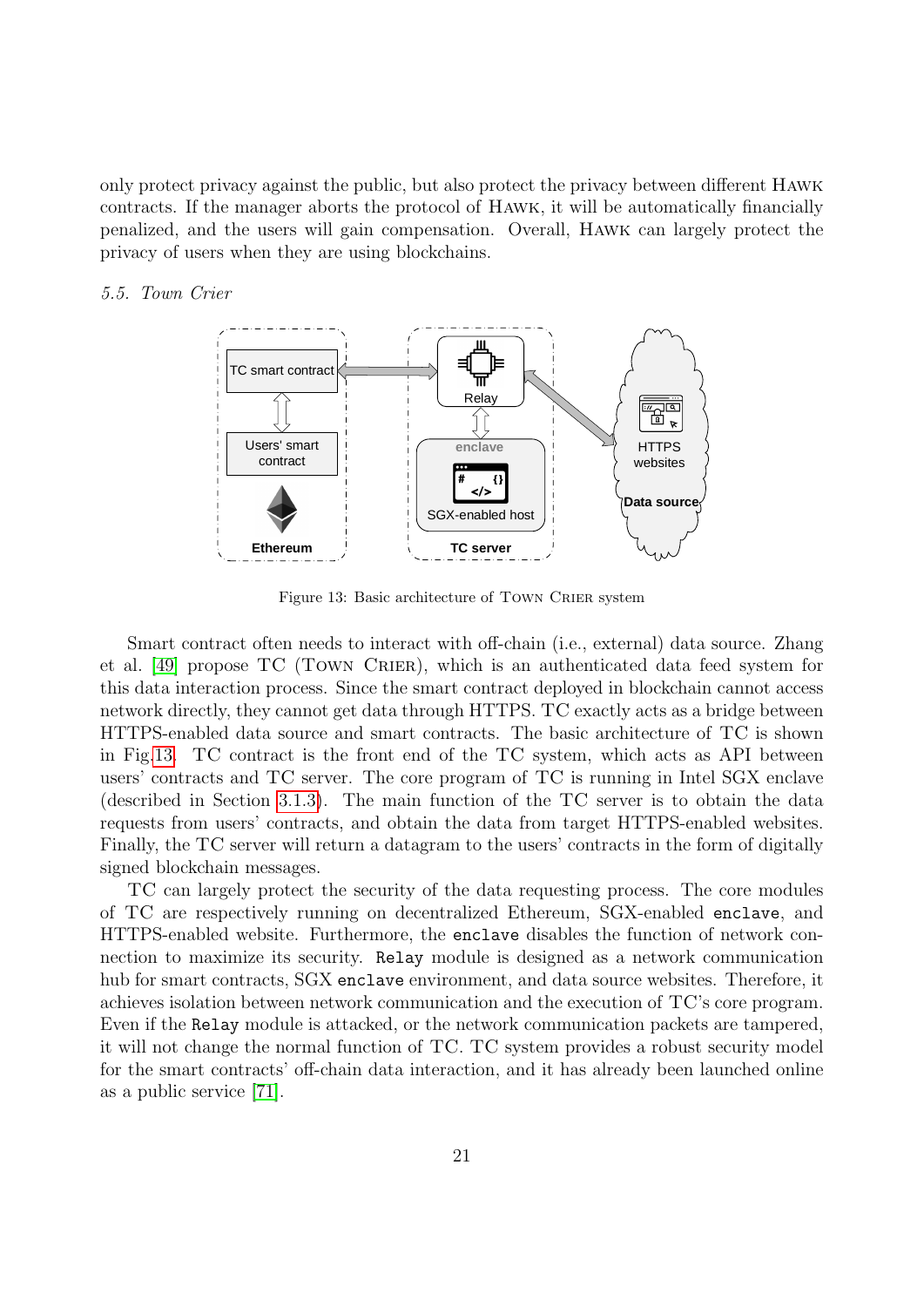# <span id="page-21-2"></span>6. Future Directions

Based on the above systematic examination on the security of current blockchain systems, we list a few future directions to stir up research efforts into this area. First, nowadays the most popular consensus mechanism used in blockchain is PoW. However, a major disadvantage of PoW is the waste of computing resources. To solve this problem, Ethereum is trying to develop a hybrid consensus mechanism of PoW and PoS. Conducting researches and developing more efficient consensus mechanisms will make a significant contribution to the development of blockchain. Second, with the growth of the number of feature-rich dAPPs, the privacy leakage risk of blockchain will be more serious. A dAPP itself, as well as the process of communication between the dAPP and Internet, are both faced with privacy leakage risks. There are some interesting techniques that can be applied in this problem: code obfuscation, application hardening, execution trusted computing (e.g., Intel SGX), etc. Third, the blockchain will produce a lot of data, including block information, transaction data, contract bytecode, etc. However, not all of the data stored in blockchain is valid. For example, a smart contract can erase its code by SUICIDE or SELFDESTRUCT, but the address of the contract will not be erased. In addition, there are a lot of smart contracts containing no code or totally the same code in Ethereum, and many smart contracts are never be executed after its deployment. An efficient data cleanup and detection mechanism is desired to improve the execution efficiency of blockchain systems.

## <span id="page-21-3"></span>7. Conclusion

In this paper, we focus on the security issues of blockchain technology. By studying the popular blockchain systems (e.g., Ethereum, Bitcoin, Monero, etc.), we conduct a systematic examination on the security risks to blockchain. For each risk or vulnerability, we analyze its causes and possible consequence. Furthermore, we survey the real attacks on the blockchain systems, and analyze the vulnerabilities exploited in these attacks. Finally, we summarize blockchain security enhancements and suggest a few future directions in this area.

## Acknowledgements

This work is supported in part by the National Science Foundation of China (No.61471228), the Key Project of Guangdong Province Science & Technology Plan (No.2015B020233018), the National Natural Science Foundation of China (No.61402080, No.61572115, No.61502086, No.61572109), and China Postdoctoral Science Foundation founded project (No.2014M562307).

## References

- <span id="page-21-0"></span>[1] J. DESJARDINS, Its official: Bitcoin was the top performing currency of 2015 (2016). URL [http://money.visualcapitalist.com/its-official-bitcoin-was-the-top-performing-cur](http://money.visualcapitalist.com/its-official-bitcoin-was-the-top-performing-currency-of-2015/) [rency-of-2015/](http://money.visualcapitalist.com/its-official-bitcoin-was-the-top-performing-currency-of-2015/)
- <span id="page-21-1"></span>[2] J. Adinolfi, And 2016s best-performing commodity is ... bitcoin? (2016). URL [http://www.marketwatch.com/story/and-2016s-best-performing-commodity-is-bitcoin](http://www.marketwatch.com/story/and-2016s-best-performing-commodity-is-bitcoin-2016-12-22) [-2016-12-22](http://www.marketwatch.com/story/and-2016s-best-performing-commodity-is-bitcoin-2016-12-22)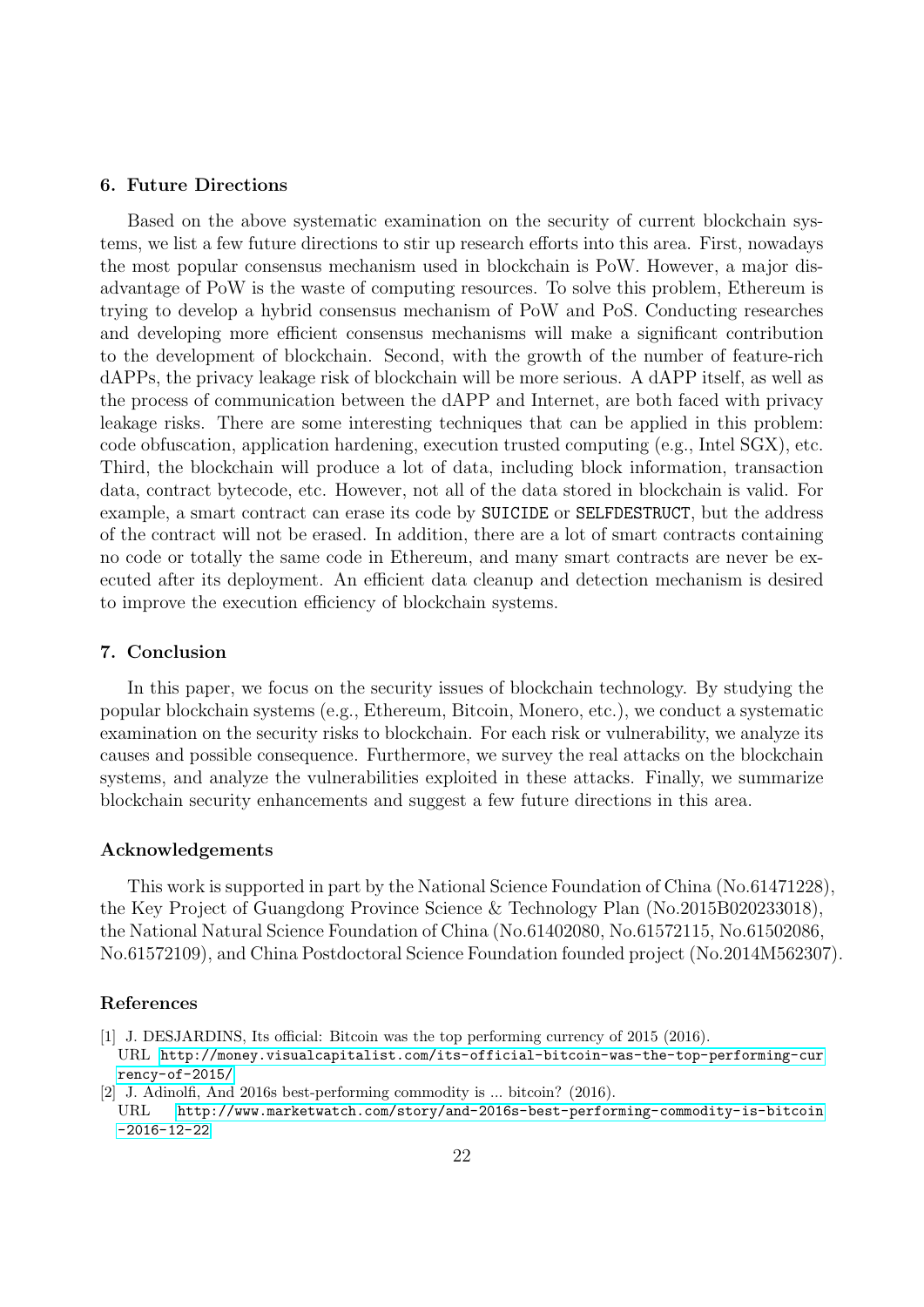<span id="page-22-0"></span>[3] blockchain.info, Confirmed transactions per day (2017).

URL <https://blockchain.info/charts/n-transactions?timespan=all#>

<span id="page-22-1"></span>[4] A. Ekblaw, A. Azaria, J. D. Halamka, A. Lippman, A case study for blockchain in healthcare: "medrec" prototype for electronic health records and medical research data (2016).

URL <https://www.media.mit.edu/publications/medrec-whitepaper/>

- <span id="page-22-2"></span>[5] A. Azaria, A. Ekblaw, T. Vieira, A. Lippman, Medrec: Using blockchain for medical data access and permission management, in: International Conference on Open and Big Data (OBD), 2016, pp. 25-30.
- <span id="page-22-3"></span>[6] X. Yue, H. Wang, D. Jin, M. Li, W. Jiang, Healthcare data gateways: Found healthcare intelligence on blockchain with novel privacy risk control, in: Journal of medical systems, 2016, p. 218.
- <span id="page-22-4"></span>[7] S. Huckle, R. Bhattacharya, M. White, N. Beloff, Internet of things, blockchain and shared economy applications, in: Procedia Computer Science, Vol. 98, 2016, pp. 461-466.
- <span id="page-22-5"></span>[8] P. Bylica, L. Glen, P. Janiuk, A. Skrzypczak, A. Zaw locki, A probabilistic nanopayment scheme for golem, 2015.

#### URL <http://golemproject.net/doc/GolemNanopayments.pdf>

- <span id="page-22-6"></span>[9] P. Hurich, The virtual is real: An argument for characterizing bitcoins as private property, in: Banking & Finance Law Review, Vol. 31, Carswell Publishing, 2016, p. 573.
- <span id="page-22-7"></span>[10] A. Dorri, S. S. Kanhere, R. Jurdak, P. Gauravaram, Blockchain for iot security and privacy: The case study of a smart home, in: IEEE Percom workshop on security privacy and trust in the internet of thing, 2017.
- <span id="page-22-8"></span>[11] Y. Zhang, J. Wen, The iot electric business model: Using blockchain technology for the internet of things, in: Peer-to-Peer Networking and Applications, 2016, pp. 1-12.
- <span id="page-22-9"></span>[12] J. Sun, J. Yan, K. Z. Zhang, Blockchain-based sharing services: What blockchain technology can contribute to smart cities, in: Financial Innovation, 2016, p. 26.
- <span id="page-22-10"></span>[13] X. Xu, C. Pautasso, L. Zhu, V. Gramoli, A. Ponomarev, A. B. Tran, S. Chen, The blockchain as a software connector, in: The 13th Working IEEE/IFIP Conference on Software Architecture, 2016.
- <span id="page-22-11"></span>[14] E.Nordström, Personal clouds: Concedo, Masters thesis, Lulea University of Technology (2015).
- <span id="page-22-12"></span>[15] J. S. Czepluch, N. Z. Lollike, S. O. Malone, The use of block chain technology in different application domains, in: The IT University of Copenhagen, Copenhagen, 2015.
- <span id="page-22-13"></span>[16] Ethereum, Etherscan: The ethereum block explorer (2017).
- <span id="page-22-14"></span>[17] L. Luu, D.-H. Chu, H. Olickel, P. Saxena, A. Hobor, Making smart contracts smarter, in: The ACM SIGSAC Conference on Computer and Communications Security, 2016, pp. 254-269.
- <span id="page-22-15"></span>[18] V. Buterin, Critical update re: Dao vulnerability (2016). URL <https://blog.ethereum.org/2016/06/17/critical-update-re-dao-vulnerability/>
- <span id="page-22-16"></span>[19] J. Adelstein, Behind the biggest bitcoin heist in history: Inside the implosion of mt.gox (2016). URL [http://www.thedailybeast.com/articles/2016/05/19/behind-the-biggest-bitcoin-heist](http://www.thedailybeast.com/articles/2016/05/19/behind-the-biggest-bitcoin-heist-in-history-inside-the-implosion-of-mt-gox.html) [-in-history-inside-the-implosion-of-mt-gox.html](http://www.thedailybeast.com/articles/2016/05/19/behind-the-biggest-bitcoin-heist-in-history-inside-the-implosion-of-mt-gox.html)
- <span id="page-22-17"></span>[20] N. Atzei, M. Bartoletti, T. Cimoli, A survey of attacks on ethereum smart contracts (sok), in: International Conference on Principles of Security and Trust, 2017, pp. 164-186.
- <span id="page-22-18"></span>[21] Z. Zheng, S. Xie, H.-N. Dai, H. Wang, Blockchain challenges and opportunities: A survey, in: International Journal of Web and Grid Services, 2016.
- <span id="page-22-19"></span>[22] M. Ghosh, M. Richardson, B. Ford, R. Jansen, A torpath to torcoin, proof-of-bandwidth altcoins for compensating relays (2014).

URL [https://www.smithandcrown.com/open-research/a-torpath-to-torcoin-proof-of-bandwid](https://www.smithandcrown.com/open-research/a-torpath-to-torcoin-proof-of-bandwidth-altcoins-for-compensating-relays/) [th-altcoins-for-compensating-relays/](https://www.smithandcrown.com/open-research/a-torpath-to-torcoin-proof-of-bandwidth-altcoins-for-compensating-relays/)

- <span id="page-22-20"></span>[23] Intel, Proof of elapsed time (poet) (2017).
- URL <http://intelledger.github.io/>
- <span id="page-22-21"></span>[24] P. technologies, Proof of authority chains (2017).
- URL <https://github.com/paritytech/parity/wiki/Proof-of-Authority-Chains>
- <span id="page-22-22"></span>[25] E. community, Kovan - stable ethereum public testnet (2017). URL <https://github.com/kovan-testnet/proposal>
- <span id="page-22-23"></span>[26] L. Luu, Y. Velner, J. Teutsch, P. Saxena, Smart pool: Practical decentralized pooled mining, in: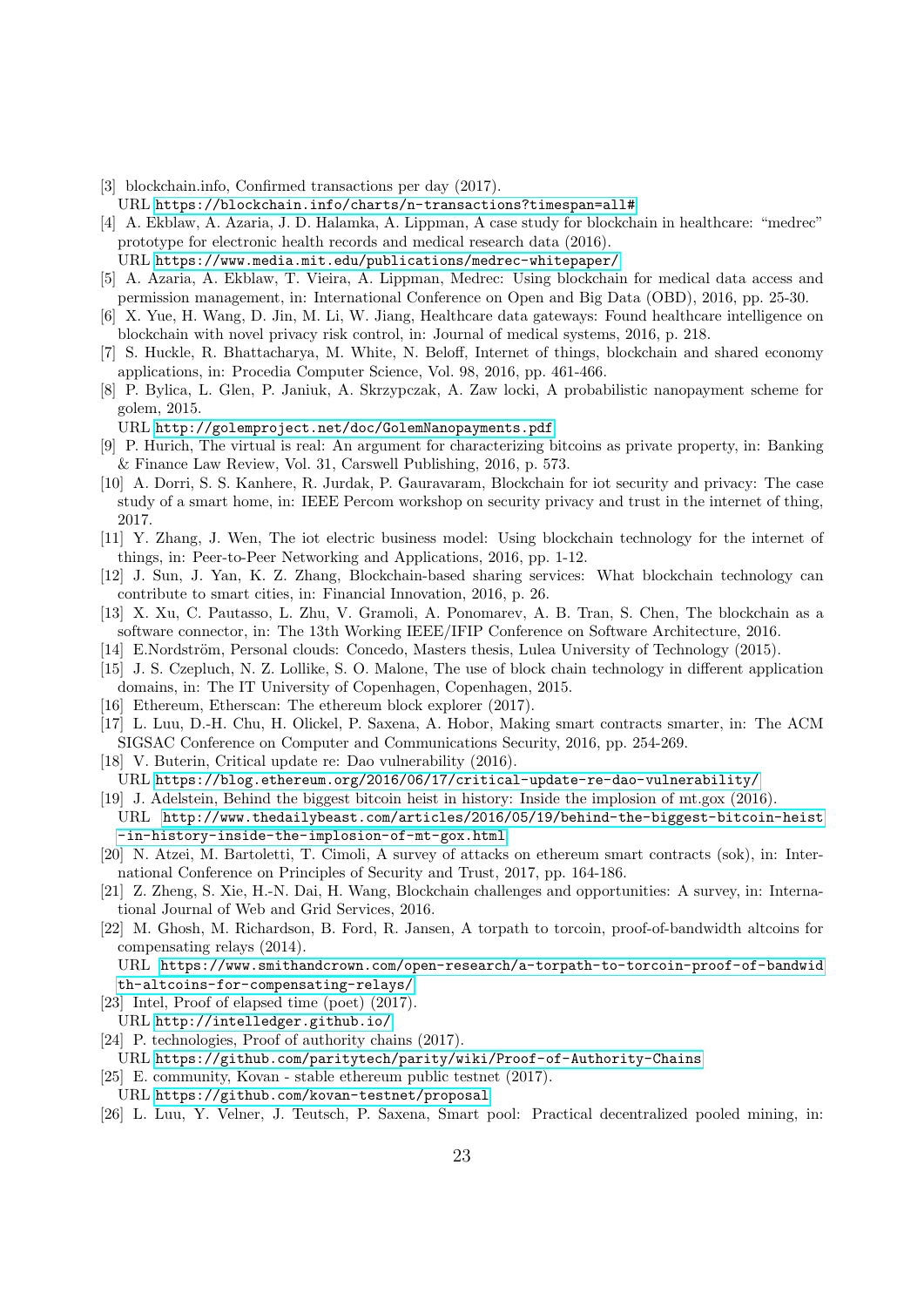USENIX Security Symposium, 2017.

- <span id="page-23-0"></span>[27] Karl, Security of blockchain technologies, Ph.D. thesis, Swiss Federal Institute of Technology (2016).
- <span id="page-23-1"></span>[28] Karl, Ethereum eclipse attacks, 2016.
- URL <http://e-collection.library.ethz.ch/view/eth:49728>
- <span id="page-23-2"></span>[29] A. Gervais, G. O. Karame, K. Wüst, V. Glykantzis, H. Ritzdorf, S. Capkun, On the security and performance of proof of work blockchains, in: The 2016 ACM SIGSAC Conference on Computer and Communications Security, 2016, pp. 3-16.
- <span id="page-23-3"></span>[30] CoinMarketCap, Cryptocurrency market capitalizations (2017).
- URL <https://coinmarketcap.com/>
- <span id="page-23-4"></span>[31] M. Swan, Blockchain: Blueprint for a new economy, OReilly Media, 2015.
- <span id="page-23-5"></span>[32] B. L. S.A., Bitcoin wallet (2017).
- URL <https://blockchain.info/wallet/#/>
- <span id="page-23-6"></span>[33] BlockGeeks, What is cryptocurrency: Everything you need to know (2016). URL <https://blockgeeks.com/guides/what-is-cryptocurrency/>
- <span id="page-23-7"></span>[34] M. Bartoletti, L. Pompianu, An empirical analysis of smart contracts: platforms, applications, and design patterns, in: 1st Workshop on Trusted Smart Contracts, 2017.
- <span id="page-23-8"></span>[35] BlockGeeks, Smart contracts: The blockchain technology that will replace lawyers (2016).
- URL <https://blockgeeks.com/guides/smart-contracts/>
- <span id="page-23-9"></span>[36] N. Hajdarbegovic, Bitcoin miners ditch ghash.io pool over fears of 51% attack (2014). URL <http://www.coindesk.com/bitcoin-miners-ditch-ghash-io-pool-51-attack/>
- <span id="page-23-10"></span>[37] Dean, 51\% attack (2015).
- URL <http://cryptorials.io/glossary/51-attack/>
- <span id="page-23-11"></span>[38] H. Mayer, Ecdsa security in bitcoin and ethereum: a research survey, 2016. URL [http://blog.coinfabrik.com/wp-content/uploads/2016/06/ECDSA-Security-in-Bitcoin-a](http://blog.coinfabrik.com/wp-content/uploads/2016/06/ECDSA-Security-in-Bitcoin-and-Ethereum-a-Research-Survey.pdf) [nd-Ethereum-a-Research-Survey.pdf](http://blog.coinfabrik.com/wp-content/uploads/2016/06/ECDSA-Security-in-Bitcoin-and-Ethereum-a-Research-Survey.pdf)
- <span id="page-23-12"></span>[39] S. Alliance, Know your ransomware: Ctb-locker (2017). URL <https://www.secalliance.com/blog/ransomware-ctb-locker/>
- <span id="page-23-13"></span>
- [40] S. news, The current state of ransomware: Ctb-locker (2015). URL [https://news.sophos.com/en-us/2015/12/31/the-current-state-of-ransomware-ctb-loc](https://news.sophos.com/en-us/2015/12/31/the-current-state-of-ransomware-ctb-locker/) [ker/](https://news.sophos.com/en-us/2015/12/31/the-current-state-of-ransomware-ctb-locker/)
- <span id="page-23-14"></span>[41] Wikipedia, Wannacry ransomware attack (2017).
- URL [https://en.wikipedia.org/wiki/WannaCry\\_ransomware\\_attack](https://en.wikipedia.org/wiki/WannaCry_ransomware_attack)
- <span id="page-23-15"></span>[42] N. Christin, Traveling the silk road: A measurement analysis of a large anonymous online marketplace, in: The 22nd international conference on World Wide Web, 2013, pp. 213-224.
- <span id="page-23-16"></span>[43] H. Treasury, Uk national risk assessment of money laundering and terrorist financing (2015). URL [https://www.gov.uk/government/uploads/system/uploads/attachment\\_data/file/468210/](https://www.gov.uk/government/uploads/system/uploads/attachment_data/file/468210/UK_NRA_October_2015_final_web.pdf)
	- [UK\\_NRA\\_October\\_2015\\_final\\_web.pdf](https://www.gov.uk/government/uploads/system/uploads/attachment_data/file/468210/UK_NRA_October_2015_final_web.pdf)
- <span id="page-23-17"></span>[44] W. Cody, T. Amir, Darkwallet (2017).
- URL <https://darkwallet.is/>
- <span id="page-23-18"></span>[45] G. O. Karame, E. Androulaki, M. Roeschlin, A. Gervais, S. Capkun, Misbehavior in bitcoin: A study of double-spending and accountability, in: ACM Transactions on Information and System Security, 2015.
- <span id="page-23-19"></span>[46] G. O. Karame, E. Androulaki, S. Capkun, Double-spending fast payments in bitcoin, in: Proceedings of the ACM conference on Computer and communications security, 2012, pp. 906-917.
- <span id="page-23-20"></span>[47] A. Miller, M. Möser, K. Lee, A. Narayanan, An empirical analysis of linkability in the monero blockchain, in: arXiv preprint:1704.04299, 2017.
- <span id="page-23-21"></span>[48] A. Juels, A. Kosba, E. Shi, The ring of gyges: Investigating the future of criminal smart contracts, in: The ACM SIGSAC Conference on Computer and Communications Security, 2016, pp. 283-295.
- <span id="page-23-22"></span>[49] F. Zhang, E. Cecchetti, K. Croman, A. Juels, E. Shi, Town crier: An authenticated data feed for smart contracts, in: Proceedings of the ACM SIGSAC Conference on Computer and Communications Security, 2016, pp. 270-282.
- <span id="page-23-23"></span>[50] T. Chen, X. Li, X. Luo, X. Zhang, Under-optimized smart contracts devour your money, in: IEEE